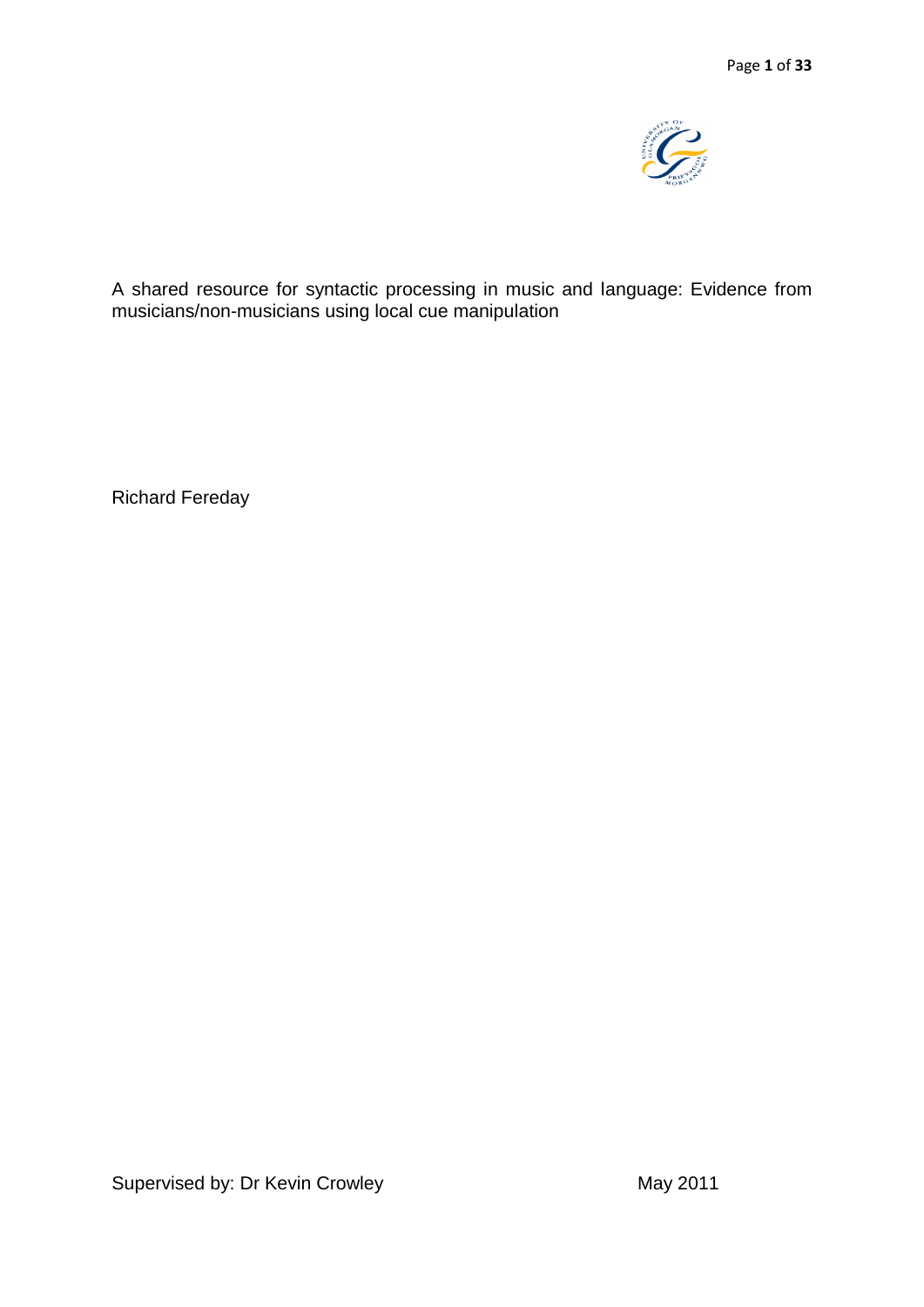A shared resource for syntactic processing in music and language: Evidence from musicians/non-musicians using local cue manipulation

# **ABSTRACT**

Patel"s (2003) *Shared Syntactic Integration Resource Hypothesis* (SSIRH) claims that music and language are represented separately yet are processed according shared networks. According to the model, music and language place syntactic demands on this limited processing resource. The current study aims to test this hypothesis by combining linguistic ambiguity (sentences based on minimal attachment theory) and musical ambiguity (presentation of a non-diatonic chord sequence). The study extends previous research by manipulating local processing cues and examining musician/non-musician differences. A self-paced paradigm is used to present linguistic and musical stimuli, with on-line and off-line measures taken (response times and question accuracies, respectively). Main findings reveal longer processing times for ambiguous stimuli; a significant yet contrary result for condition (faster response times for concurrent music/language tasks); and a partial effect for local musical cue manipulation. The findings suggest a new direction for research into the SSIRH and possible applied benefits.

| <b>KEY</b><br><b>WORDS:</b> | <b>MUSIC</b><br><b>SYNTAX</b> | <b>_ANGUAGE</b><br><b>SYNTAX</b> | MINIMAL<br><b>ATTACHMENT</b> | <b>IMPLICIT</b><br><b>MUSICAL</b><br><b>PROCESSING</b> | <b>TONAL</b><br><b>CENTRES</b> |
|-----------------------------|-------------------------------|----------------------------------|------------------------------|--------------------------------------------------------|--------------------------------|
|-----------------------------|-------------------------------|----------------------------------|------------------------------|--------------------------------------------------------|--------------------------------|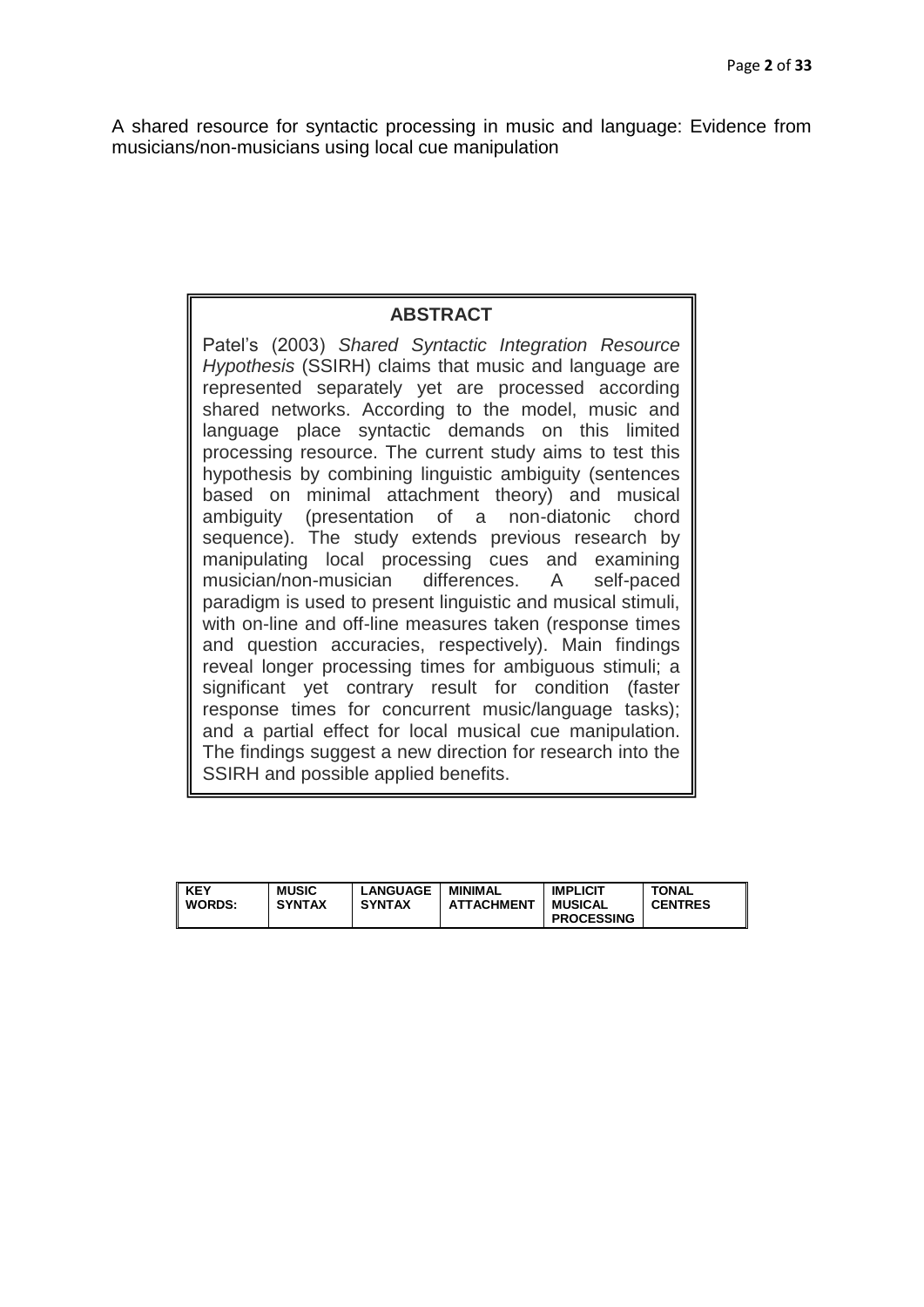#### **Introduction**

The notion of a shared network between music and language is certainly not unique. Music and language have many similar characteristics, such as rhythm, melody, structure and meaning (Patel, 2008). For example, Patel and Daniele (2003) conducted a study to investigate the rhythmic similarities between language and music in English and French. The findings revealed a similar rhythmic variability in each of the two nation's languages and music; English music and language had significantly higher variability than French. Similar studies have also focused on melody, particularly on phonological skills in children; musical ability and reading skills are related (Patel & Iversen, 2007; Anvari, Trainor, Woodside & Levy, 2002), with musical training significantly improving phoneme detection in children. Further studies have also found linguistic components to influence the classification of songs into particular nationalities (Hannon, 2009). The chief point to note is that research investigating the melodic and rhythmic components of linguistic and musical stimuli has led to support for an overlap in music and language processes.

However, despite research into melodic and rhythmic components of language and music, there exist certain domains that are lacking in empirical studies. Chief among these is the role of syntax. Studies into a syntactical relationship are far from numerous – examples include Koelsch, Gunter, Wittfoth and Sammler (2005), Fedorenko, Patel, Casasanto, Winawer and Gibson (2009), and Slevc, Rosenberg and Patel (2009). These are not the sole examples although the total number is not significantly greater. However, these studies are representative of the general finding, which contends that music and language do indeed share a common neural network. These findings are based on Patel"s (2003; 2008) Shared Syntactic Integration Resource Hypothesis (SSIRH), which proposes a conceptual distinction between representations and processes. The SSIRH posits that music and language are stored as separate representations in long-term memory, yet the online activation of items (akin to working memory) is processed within a shared resource. The hypothesis therefore makes the following prediction – in tasks combining music and language syntax there should be a delay in processing, in comparison to the presentation of *only* music or language. This is due to the limited nature of the shared resource. Studies investigating the SSIRH have found precisely that Slevc *et al* (2009) found increased reading times in tasks with concurrently presented music and language, in comparison to the language-only task.

However, an appropriate inspection of music and language syntax cannot yet be made until each domain has received the necessary attention. Therefore, the current section will address the role of syntax in the following manner: First, linguistic syntax shall be discussed; Second, the syntactical nature of music shall be discussed; Third, the syntactical overlap in both domains shall be discussed; Fourth, the role of musicians and non-musicians will be discussed, followed by; Fifth, the rationale for the current study.

## **Linguistic syntax**

Psycholinguistic researchers typically investigate syntax through the use of sentence comprehension. A standard paradigm (a self-paced paradigm) is to present participants with sentences that differ in comprehension difficulty and then measure reading times for certain aspects of the sentence. Researchers also provide a comprehension question to assess participants understanding. The two measures provide researchers with evidence for theories of sentence parsing. However, it is important to distinguish between both measures, as Fedorenko, Gibson and Rohde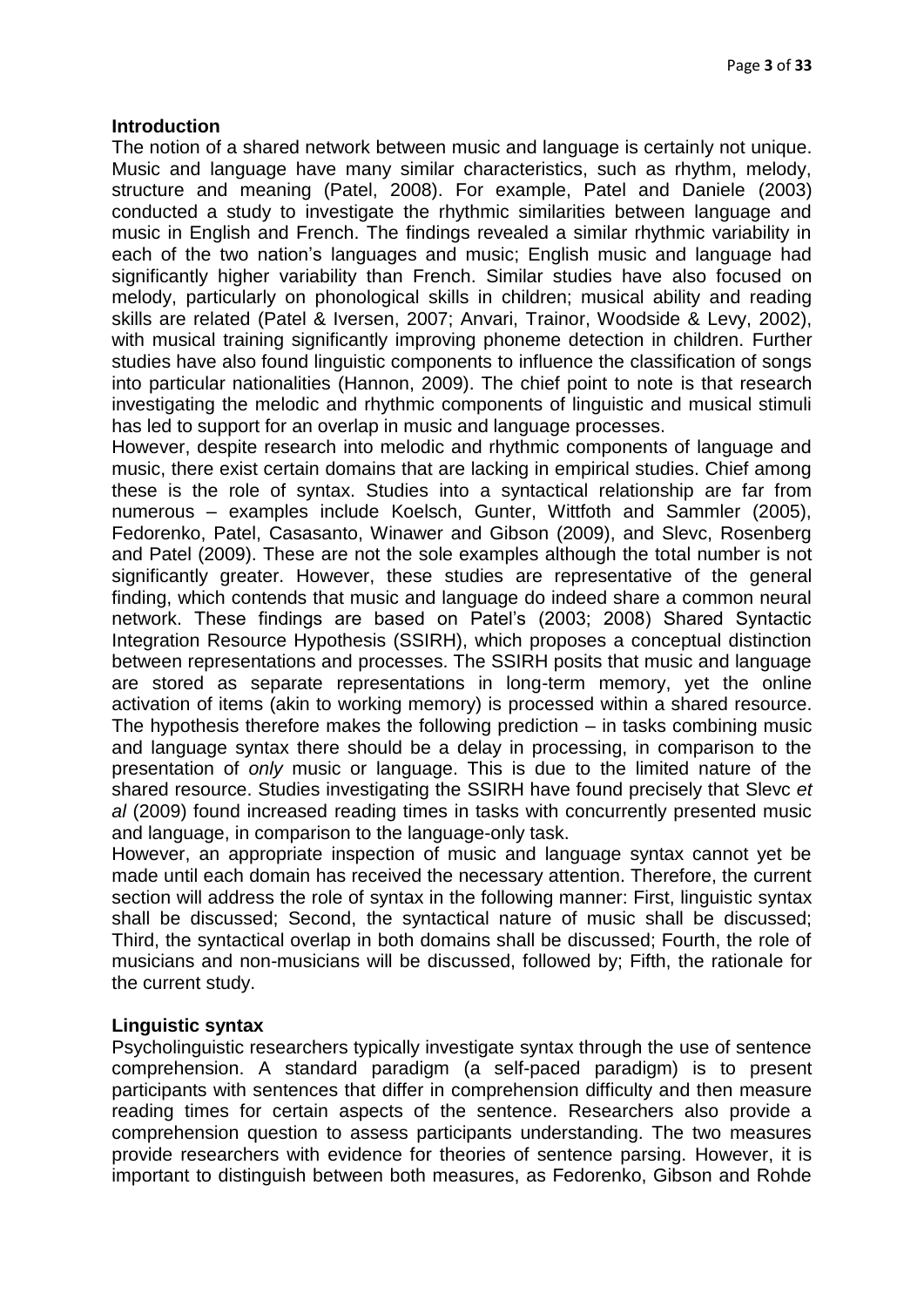(2006) are careful to note. Reading times refer to the *on-line* processing *during* a task, whereas question accuracies measure *off-line* performance *post*-task. The distinction is important as both measures refer to different aspects of sentence comprehension. Pickering (1999) for example is careful to highlight the crucial difference between sentence *parsing* and *comprehension*; parsing refers to the processing of a sentence, which is the act of recognizing structure; whereas comprehension refers to structure recognition and assigning an *interpretation*. Therefore, the procedure involved in understanding a sentence is not the same procedure as reading a sentence. Hence, the typical use of reading times to assess the act of parsing, and comprehension questions to assess understanding. In the current study then, to avoid confusion, the terms *sentence comprehension* and *parsing* will be used interchangeably to refer to the extraction of syntactical structure. However, the distinction will be addressed in the discussion.

In studies of linguistic syntax researchers often employ a combination of ambiguous and non-ambiguous sentences. Sentence ambiguity is manipulated to increase comprehension difficulty, the dependent measures then provide evidence for a particular theory of syntactic processing (Clifton & Duffy, 2001). For an example, consider sentences 1(a) and (b):

- 1. (a) After the child had visited the doctor prescribed a course of injections.
	- (b) After the child had sneezed the doctor prescribed a course of injections.

The sentences (taken from Mitchell, 1987) contain an example of two examples of ambiguity. In 1(a) the sentence is ambiguous and therefore, processed with greater difficulty than sentence 1(b), which is non-ambiguous. Responses to 1(a) are critical when investigating theories of sentence comprehension. Such theories may be classified into two types: Garden-path theory (Engelhardt & Ferreira, 2010, for example) and constraint based theories (Treuswell, Tanenhaus & Garnsey, 1994, for example). There is evidence for both accounts, although work by Ferreira and colleagues (2002; 2007) suggest that both theories are not sufficient in accounting for sentence comprehension. However, this will be discussed at an appropriate juncture. Now, it is necessary to describe these theories, with reference to empirical findings.

Garden path approaches are often serial models (Pickering, 1999), meaning that each new word is processed incrementally and a singular analysis is constructed until such a point in the sentence that a revision becomes necessary. Parallel models, in contrast, suggest that all possible analyses are considered until the correct one becomes apparent (Traxler & Pickering, 1996). Constraint-based theories are usually deemed parallel models because all possible analyses are subject to certain constraints, such as the plausibility or semantic information available (Clifton & Duffy, 2001; Ferreira & Patson, 2007). Consider again, the sentence 1(a). Early research suggested that participants initially read up to *the doctor*, before a revision was necessary (Frazier, 1987). This process, according to Frazier, has two components – *minimal attachment*, which refers to the attachment of new information into an existing phrase, so that as few nodes as necessary may be formed from a sentence; and *late closure*, which is tendency to keep open the initial phrase as long as possible. Together, these principles predict that in 1(a) the initial phrase is incorrectly parsed as far as *the doctor* because of the tendency to maintain the original phrase as long as possible whilst creating as few phrases (or nodes) as possible. Thus, readers are sent "down the garden path". Evidence since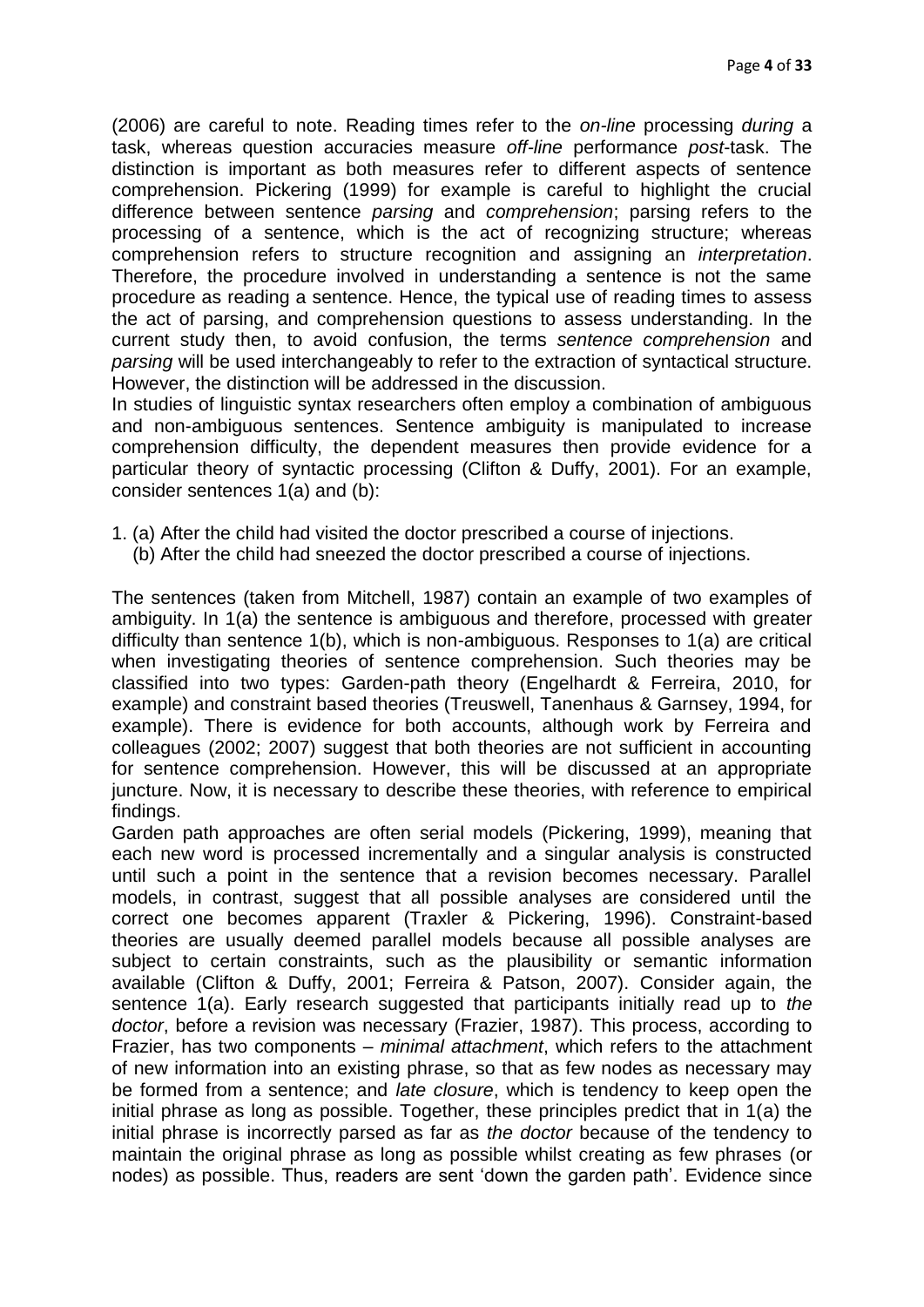Frazier has mounted; Traxler and Pickering (1996), Englehardt and Ferreira (2010), Frazier and Rayner (1982), and Katsika (2009) have found support for minimal attachment.

Constraint-based theories, by contrast, differ in that certain constraints are isolated in order to examine the effects on sentence comprehension (Pickering, 1999). For example Slevc *et al* (2009) manipulated ambiguity by omitting *that* in sentence 2(a):

2. (a) The scientist wearing thick glasses confirmed (that) the hypothesis was being studied in his lab.

Participants either read the sentence with *that* included (non-ambiguous) or omitting *that* (ambiguous). Response times were longer in the ambiguous condition due to the local manipulation of *that*. The effect of this omission results in a "reduced relative clause". In this example, *the hypothesis was being studied in his lab* is the relative clause (indicating a pause after *confirmed*). However, participants incorrectly parsed the sentence by pausing after *hypothesis*, thereby realizing the error and were forced to backtrack and revise the phrase. Thus, a reduced relative clause may be achieved by omitting key words (in the current example *that*), thereby resulting in a lack of information necessary to comprehend the sentence. This is supportive of earlier work by Trueswell *et al* (1994) who presented participants with sentences such as in 3(a):

3. (a) The defendant (that was) examined by the lawyer turned out to be unreliable.

In this example, the omission of *that was* resulted in a reduced relative clause, as in the Slevc *et al* (2009) example. Researchers interpret these findings as evidence for constraints on processing; rather than merely employ minimal attachment and late closure (which is a serial process), the parsing of a sentence requires multiple sources of information to be available (as in the parallel process of constraint theories). Such information includes disambiguating functions such as *that*, to parse the sentence with the correct phrase regions; and thematic material such as the object or subject of a sentence. Ferreira (2003) for example, had participants read the sentence *the dog was bitten by the man*. The task required naming the subject (recipient) of the action. A large proportion of students failed to correctly identify the agent of the action (the *man* bit the dog is the correct answer). Ferreira concluded that prior thematic information interferes with the correct interpretation, a finding supported by Kim and Sikos (2011) and Yamada and Neville (2006), both finding competition for syntactical and semantic integration in interpretation. Thus, it is possible that certain sentences favour a constraint approach to enable all possible factors be considered if a correct comprehension is to ensue.

However, a unique approach by Ferreira and colleagues has led to the "good enough" theory. Ferreira, Bailey and Ferraro (2002) and Ferreira and Patson (2007) review evidence to suggest that sentence comprehension theories are incapable of fully accounting for the process of sentence parsing due to certain key features that are overlooked. A noteworthy feature is illustrated by the Moses illusion (Erickson & Mattson, 1981; cited in Ferreira *et al*, 2002), which simply asks "How many animals of each sort did Moses put on the ark?" Participants usually respond with the answer of "two types", seemingly unaware of the incorrect presumption inherent in the question – Moses did not own an ark, yet *Noah* did. This example, together with other issues such as disfluencies (speech related facets – "oh", "um", "ah") illustrate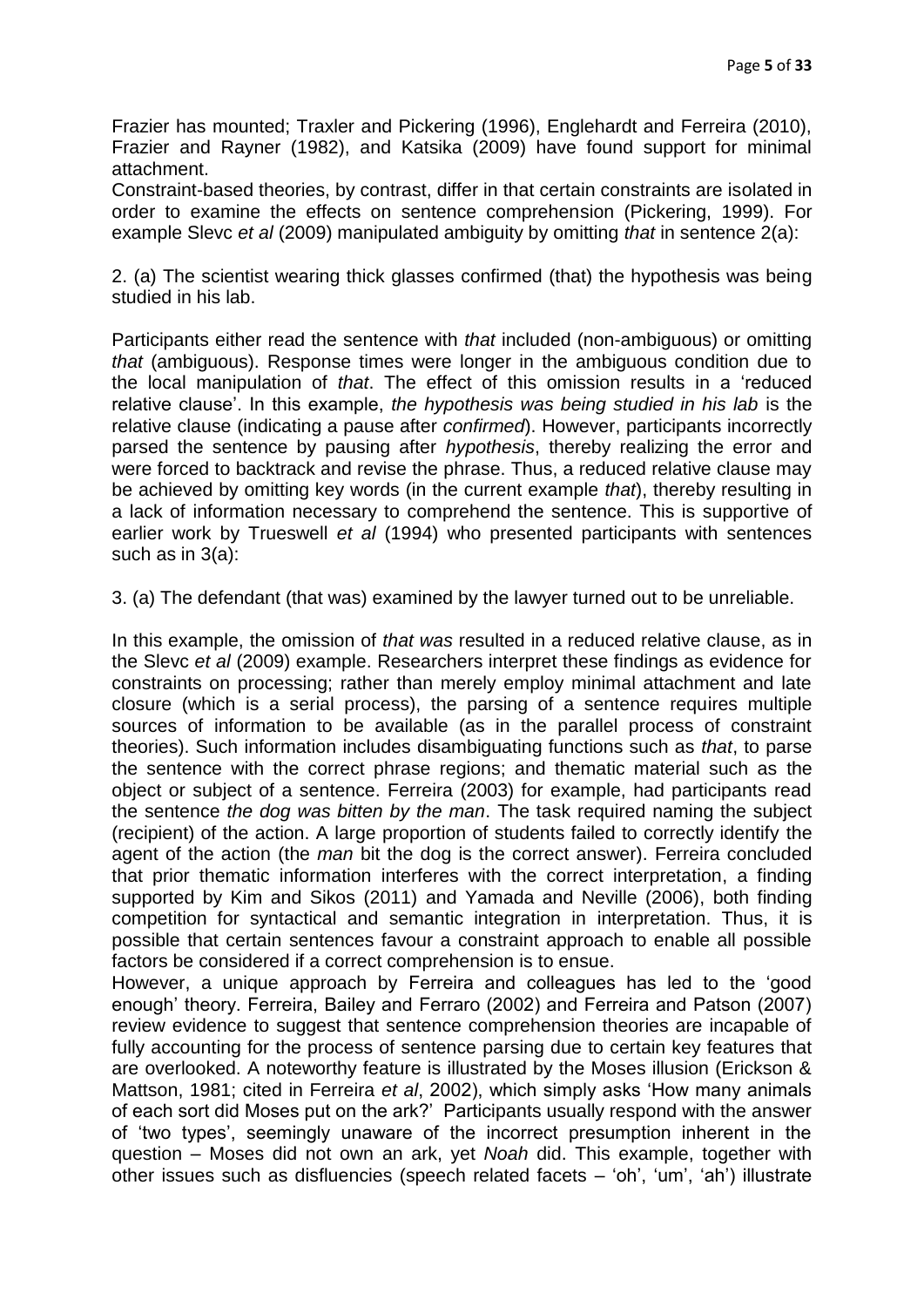that people often misinterpret sentences. Indeed, as the Moses illusion dramatically illustrate, people may claim to understand yet clearly have not comprehended the sentence correctly.

A further factor relates to the reduced relative clauses. Although Slevc *et al* (2009) obtained significant results, ambiguity as a result of reduced relatives may not by ubiquitous. For example, reduced relatives are fairly common, as the word that was omitted in 33% of reduced relative clause sentences in the Wall Street Journal (Elsness, 1984; Garnsey, Pearlmutter, Myers & Lotocky, 1997). This further illustrates the fallibility of garden path and constraint models to fully account for the process of sentence parsing. Hence, all theories of syntactic comprehension are only "good enough", until all compounding factors have been addressed.

For the present study therefore, the evidence reviewed above poses a problem; if minimal attachment/late closure is not sensitive to particular contextual factors (as illustrated by constraint approaches), and neither is particularly effective at fully demonstrating the parsing strategies used by readers (as illustrated by the "good enough" approach), then what may be used as an exemplar of linguistic syntactical processing?

The answer is predicated on two principles: firstly, the current study is not a pure psycholinguistic investigation, it is a study of a shared syntactical resource for music and language and consequently, the compounding factors highlighted above are not of paramount importance; secondly, there is overwhelming evidence to implicate minimal attachment as a foundation for constructing stimuli. The first point requires a brief explanation. The objective of the current study is to compare music and linguistic syntax, therefore the type of example is not of paramount important, only that it is consistent in all conditions. This will enable a fair comparison. Consequently, *an* example is of greater importance than *which* example. However, the choice of linguistic stimuli is not merely random, there does exist a rationale for selecting an exemplar. The following section shall clarify this, in relation to the second point previously stated.

The current section has introduced the two main approaches to syntactical study yet also highlighted the weakness of both. It is necessary to provide awareness of these issues before returning full-circle to briefly state the merits of minimal attachment/late closure. Despite the criticism noted above, Ferreira and Patson (2007) conclude by stating that people have a heuristic bias to interpret the initial phrase as the noun phrase (the foremost part of a sentence that includes the agent and recipient of the action). This is in accordance with Frazier"s (1979) minimal attachment principle to garden path sentences. Indeed, Ferreira, Christianson and Hollingworth (2001) find that people have such a profound bias for the initial noun phrase that even when reanalysis is necessary, the original interpretation lingers. Such a bias was supported by a recent study by Engelhardt and Ferreira (2010) who found a preference for the noun phrase over constraint approaches.

Therefore, in answer to the question posed above, the minimal attachment/late closure principle will be used as material for assessing linguistic syntax processing. However, it is necessary to provide a little background on the syntax of musical processing.

#### **Musical syntax**

Processing syntax in musical structures largely stems from implicit learning (Masataka, 2009; Bigand & Poulin-Charronnat, 2006). Language, unlike music, is learned in an explicit fashion; children are first taught the phonemic sounds, before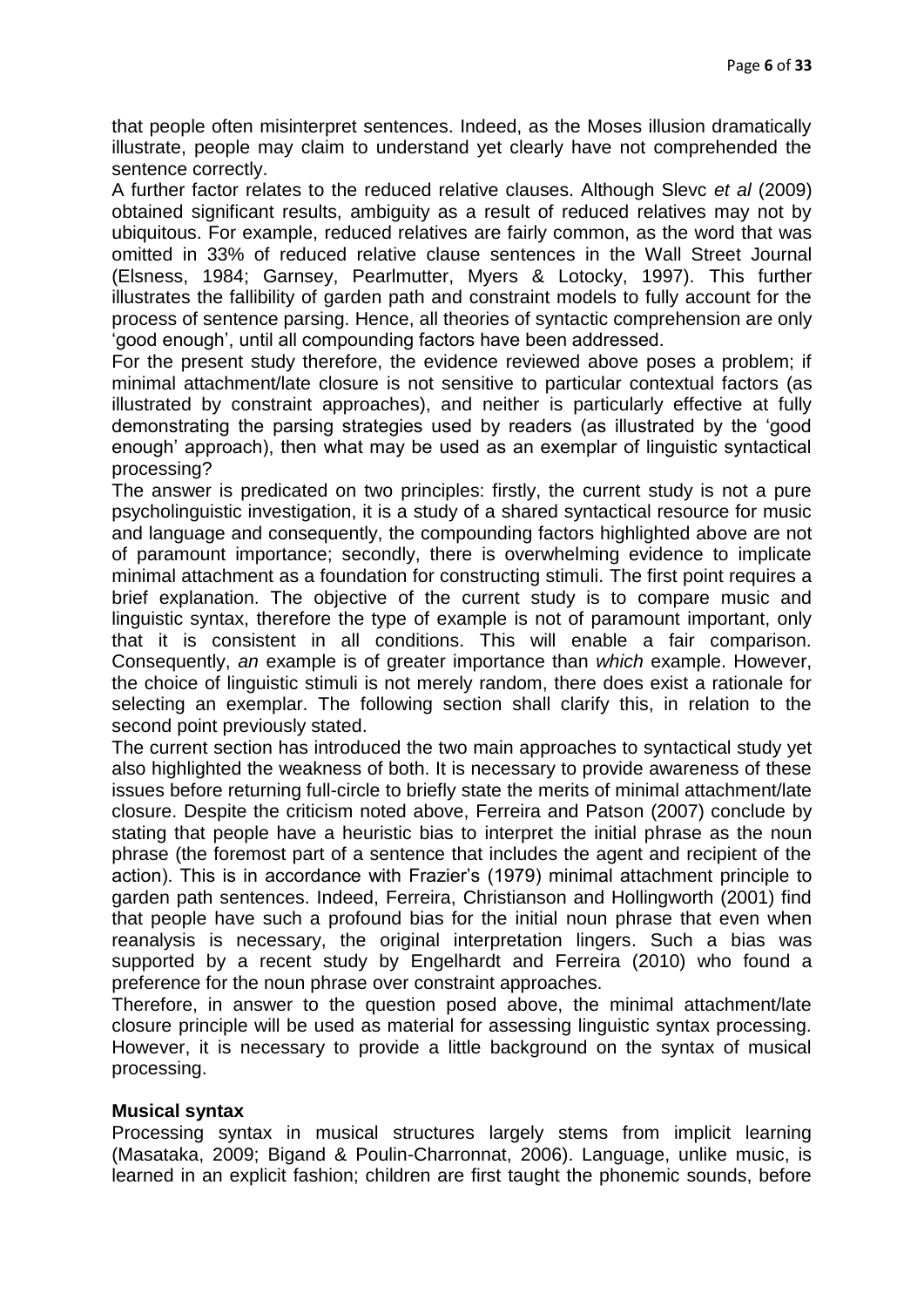combining phonemes to learn words. Then, sentences and phrase boundaries are learnt (Ziegler and Goswami, 2005). However, it is important to note that the above process relates to reading and not speech, which is held to be a predisposed human ability (Pinker, 1994). The distinction is important to note as Masataka (2009) suggests that music is also a predisposed ability. Masataka argues that both speech and music are learned in a similar manner, with vocal song-like ability developing at the same time as an infant first learns to "coo". Indeed, pitch detection is better in speakers of tone languages, where a word may have a different meaning dependant upon the pitch it is uttered (Krishnan, Xu, Gandour & Cariani, 2005). Undoubtedly, infants learning tonal languages develop an increased sensitivity to pitch, which aids in phonemic discrimination (Deutsch, Henthorn & Dolson, 2004). It is certainly no surprise then, that reading and musical awareness often correlate, as research suggests (Muter & Diethelm, 2001; Gervain & Werker, 2008; Strait, Kraus, Parbery-Clark & Ashley, 2010). Indeed, research has found that children with language learning deficits also have an impaired ability to discriminate musical pitches (Tallal & Gaab, 2006). Furthermore, Forgeard, Winner, Norton and Schlaug (2008) found musical practise enhances auditory discrimination (in a musical task) and improves a child"s vocabulary and non-verbal reasoning. Bennet and Bennet (2008, p. 14) extend this by suggesting that "music clearly offers the potential to strengthen and increase the inter-connections across the hemispheres of our brain". It is suggested that increased connections improve the ability to learn and store information. Although, Bennet and Bennet postulate ideas that lie on the extreme pole of the continuum in comparison to merely facilitating reading skills, the evidence is clear: music and language share intimate connections, which develop at the same time in the life of an infant.

If music and language ability develop at the same time then there lies a suggestion of a similar learning process. Recall that music learning is largely an implicit process, acquired by all humans regardless of musical ability (to a certain degree, anyhow; Bigand & Poulin-Charronnat, 2006, Brattico, Tervaniemi, Näätänen & Peretz, 2006). It is the act of implicit learning that is often denoted in the literature as statistical learning (for example, Jonaitis & Saffran, 2009; Tillmann, 2008). This refers to the act of learning regularities with a given domain, thus developing an expectancy of upcoming items (Jonaitis & Saffran, 2009). An example will illustrate this point; Jonaitis and Saffran find that musical chord patterns help individuals learn the structure of a new musical key. Imagine therefore, the white keys of a piano: if certain groups of three notes are played concurrently (termed chords) then the musical key in use is known as C major. Imagine then, playing chords in another musical key, D major for example; this will involve a mixture of white and black keys. Participants will be aware of a change in musical key and have the ability to discriminate between musical keys; chords in D major will not sound dissimilar to G major or A major, however, participants will have transferred learning from chords in the initial C major example to identify the structure of D major. This example illustrates an important process of musical learning; it is not chords or notes specifically that is learned, it is the spatial relationship *between* the chords. McDermott and Oxenham (2008) and Matsunaga and Abe (2005) also note this in their studies of pitch discrimination; when presenting notes (pitches) from different musical keys, participants identified notes not based on the *actual* note sound, but on the distance *between* notes. In C major, the distance between the notes of *C* and *E* is a third; in G major, the distance between a *G* and *B* is also a third. Hence, learning the spatial distance in one musical key is transferable to any musical key.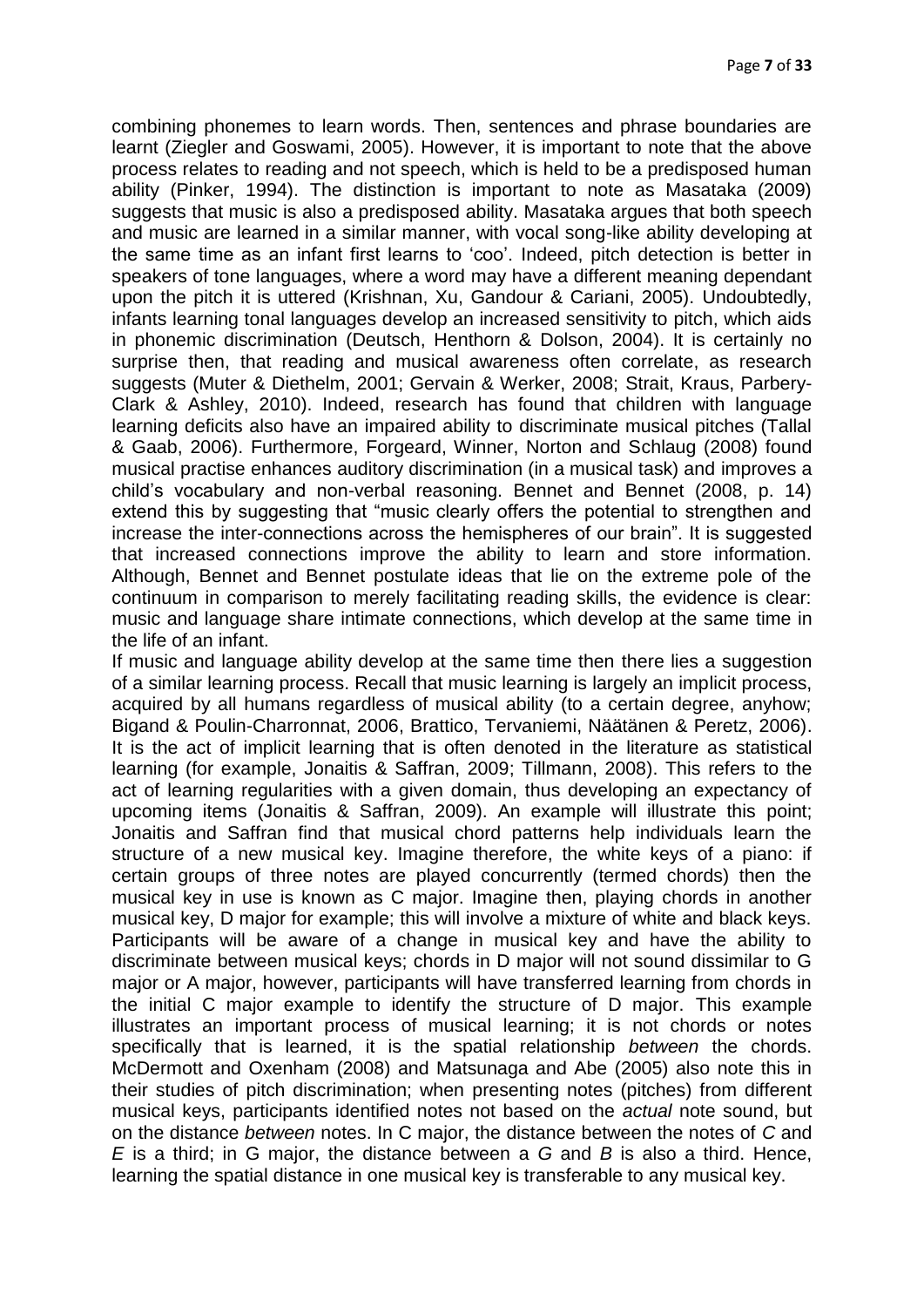Researchers predominantly argue that such statistical learning is culturally ingrained (Curtis & Bharucha, 2008; Koelsch & Jentschke, 2008; Wong, Roy & Margulis, 2009). Infants" perception of music is derived from the particular culture in which the child develops. Western music, for example, is different to Asian music, and research has demonstrated a cultural bias in perception of national styles (Wong *et al*, 2009; Koelsch & Jentschke, 2008). However, Wong *et al* (2009) found that sensitivity to music of a different culture could be developed. The chief point of note is that a musical sense may be acquired by all humans, due to the structural aspects of music. It is to the structure that attention is now directed.

The structure of Western music consists of 12 possible musical keys. Each key has 7 diatonic notes and 5 non-diatonic notes (diatonic meaning *within* key and *familiar*; non-diatonic meaning *outside* key and *unfamiliar*). Diatonic notes may be structured in groups of three to produce triads (*triads* refer to the explicit patterning of three notes, whereas *chords* refer to a combination of numerous notes – in theory a chord may have as many notes as the composer deems necessary). When the notes of a key are combined in this manner the process is known as harmonization (see figure 1):

| 1 ii iii IV V vi vii |  |  |  |
|----------------------|--|--|--|
| C Dm Em F G Am B°    |  |  |  |

#### **Figure 1: Harmonized chords in C major. Capital letter refer to major chords and an m following a letter refers to minor chords, e.g. Am is A minor (the final chord symbol of ° denotes diminished but this is not important for the current study)**

The structure shown in figure 1 is constant across all major keys; the third chord of a key is minor, whereas the fourth chord is major. Hence, in D major the second chord is E minor and the fifth chord is A major. It is this structure, research finds, that is implicitly learnt (Tillman, 2008, for example). Research into music tonality typically uses a priming paradigm (Tillmann & Bigand, 2002), whereby a sequence of chords is presented and followed by a target chord; participants then judge if the target chord corresponds to the chord sequence. The advantage of this approach is that the target chord can manipulated to investigate an aspect of musical processing. Bigand and Poulin-Charronnat (2006) report on a series of studies by Bigand and colleagues that tested both musically trained and untrained musicians. Their studies revealed several important findings; first, both trained and untrained participants quickly discriminated between consonant and dissonant chords (*consonant* chords refer to familiar-diatonic chords, whereas *dissonant* chords do not conform to a primed musical key and are thus non-diatonic); second, both groups of participants were influenced by the function of certain chords, as opposed to the frequency of occurrence in the primed sequence; third, participants were influenced by the local and global effect in the prime sequence. This latter finding is of particular interest to the current study. Tillmann and Bigand (2002), Tillmann, Janata, Birk and Bharucha (2003) and Tillmann (2008) find evidence that local and global cues influence musical perception differentially. *Global* effects are regarded as the key that a given sequence is presented (such as C major), whereas the *local* cues relate to the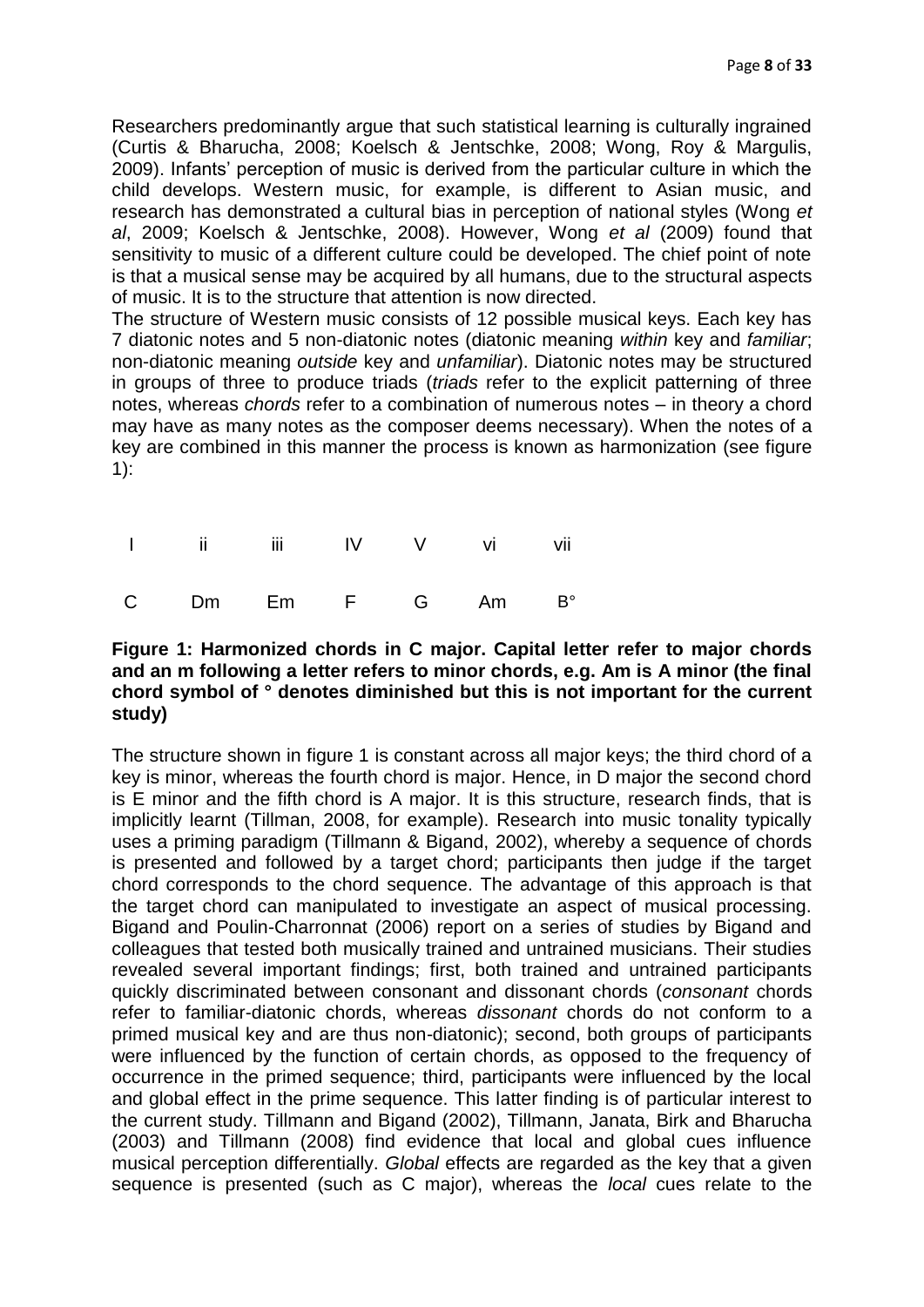individual chords and tonal relation between these (such as the prominent effect of chord 1 or 5 in C major). Tillman (2008) states that certain chords influence the perception of musical structure to a greater degree than other chords. For example, chords 1, 4 and 5 in a key are of particular importance (these are termed *primary* chords and symbolized by higher case Roman numerals, in figure 1). Therefore, in a musical sequence the use of such primary chords will act as spatial "anchors" to facilitate the identification of a musical key.

Research into musical perception, as described above, has highlighted that untrained and trained musicians possess an ability to spatially navigate the musical world. Humans have a predisposed ability to identify chords that belong to a key or correspond to a nearby key; and the ability to identify certain primary chords whilst allowing the function of such chords to identify the perception of a musical structure. Indeed, the ability to detect musical grammar is sufficient that studies presenting novel musical structures have found that people still maintain the ability to learn the new syntactical structure (Loui, Wessel & Kam, 2010). In this study, the researchers use a Bohlen-Pierce scale, which differs to a standard scale due to the division of the notes – instead of 12 possible notes in a key, a Bohlen-Pierce contain 13. The notes are therefore, of a different frequency to standard Western notes. Yet, despite such a novel structure, participants were still able to learn the new musical structure; notes were combined to create novel chords and after 25 minutes, participants learned the new grammar. This is further evidence that music is statistically learnt, with people able to identify the musical structure inherent in any musical idiom.

However, certain researchers are not in agreement regarding trained an untrained musical abilities. Although no research seemingly disputes the ubiquitous human ability to spatially navigate through music, research does find that musicians" perception is quantitatively different to non-musicians. The following section shall briefly highlight such differences.

#### **Musicians and non-musicians**

The effect of musical training is putatively beneficial. Strait *et al* (2010) find music impairments lead to language and literacy deficits, suggesting that music training enhances auditory skills. Jentschke, Koelsch, Sallat and Friederici (2008) found that children with specific language impairments had difficulty perceiving musical structure. Accordingly, music training might alleviate such language impairments. Indeed, Jentschke and Koelsch (2009) found musically trained had better developed neural mechanisms for syntax processing in both music and language. These examples suggest that music might modulate auditory mechanisms in the brain, thus altering the neural plasticity.

However, literary sources are not in harmony regarding the particular stage of alteration. Certain research finds a pre-attentive difference (Rüsseler, Altenmüller, Nager, Kohlmetz & Münte, 2001; Van Zuijen, Sussman, Winkler, Näätänen & Tervaniemi, 2005) while many researchers find an attentive difference (Seppänen, Brattico & Tervaniemi, 2007; Loui and Wessel, 2007). Rüsseler *et al* (2001) investigated the temporal integration of musicians, using a mismatch negativity component (MMN) of the event-related brain potential (ERP). Results indicate a greater temporal sensitivity in musicians, compared to non-musicians. Importantly, the MMN detects automatic sound change, thereby leading the authors to conclude that music shapes the neural activity in musicians. Van Zuijen *et al* (2005) also investigated temporal processing in musicians and non-musicians using the MMN. The study found both groups were sensitive to the time of music, yet only musicians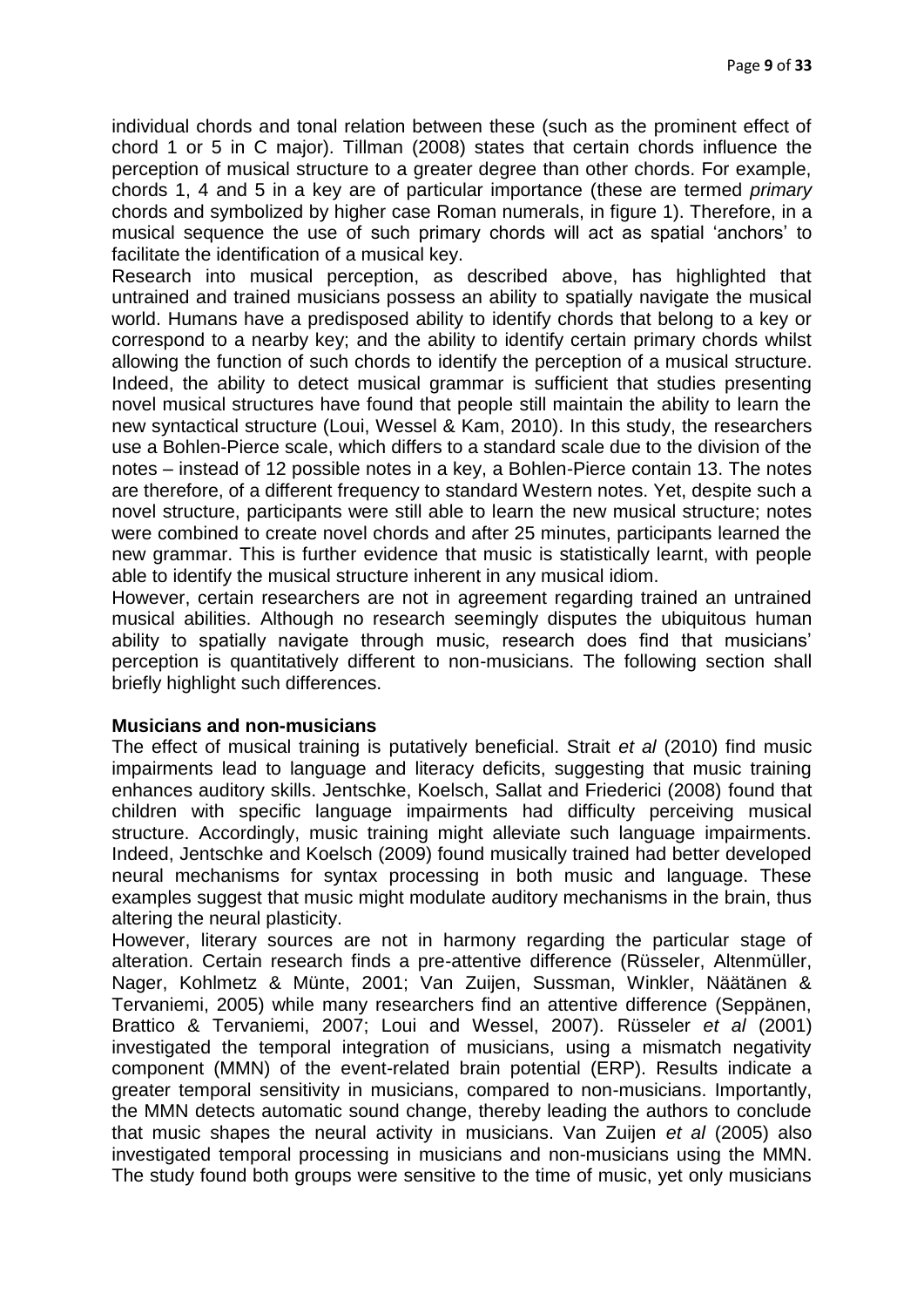perceived the numerical construction of the stimuli. This reflects non-musicians" ability to perceive the global temporal structure of music, but only musicians' were sensitive to the "beat" structure of music. Furthermore, this study found the musicians" perceptive skills were pre-attentive.

In contrast to this pattern of findings, Seppänen *et al* (2007) found the ability of musicians to perceive the contour and interval pattern of a melody was solely attributable to musical training. The researchers conducted the study using the MMN and found no evidence of a pre-attentive stage of processing. A further study by Loui and Wessel (2007) also found musicians were affected by a change in harmony of musical stimuli only with attentive focus. Accordingly, Levitin and Rodgers (2005), on reviewing the perception of absolute pitch, found the development of such a skill attributable to musical training (*absolute* pitch is the ability to accurately perceive the pitch of a note with no reference to previous notes. *Relative* pitch, by contrast, is the ability to perceive the pitch of a note only with reference to surrounding notes). Finally, the perceptual span of a musician is improved only with musical training (Burman and Booth, 2008). Although this latter finding lies in the domain of memory, it nevertheless indicates that musicians" differential skill is attributable to a focused, *attentive* stage of processing.

The latter argument stands in contrast to the former argument, which claims that musicians" perception is a product of pre-attentive processes; the latter states that musicians achieve higher attentive skills. For the present study it is unimportant which (if any) may be correct. The arguments are merely to alert the reader to the differential perceptual skills of musicians and non-musicians. Such a distinction is pertinent to the current study. If language and music share a relationship, yet musicians develop a refined degree of perceptual skill, then such a difference may be found in the current study. In particular, the current study may place demands on a pre-attentive stage of processing. However, it is now necessary to briefly describe the few studies that have investigated a shared music and linguistic syntactical relationship. Following this, the rationale of the current study will be stated.

## **A shared syntactical integration of music and language**

Studies of investigating a shared resource integration of music and language are somewhat paradoxical. Many studies (both neural and behavioural) find an overlap in musical and linguistic resources (Sammler, Koelsch, Ball, Brandt & Elger *et al*, 2009; Fedorenko, Patel, Casasanto, Winawer & Gibson, 2009; Patel, Gibson, Ratner, Besson & Holcomb, 1998; Koelsch, Gunter, Wittfoth & Sammler, 2005; Patel, 2003; Slevc, Rosenberg & Patel, 2009); yet studies of amusia (a deficit of music perception) indicate such musical deficits are domain specific (Peretz, Gagnon & Bouchard, 1998; Dalla Bella & Peretz, 1999; Peretz, Gosselin, Tillmann, Cuddy & Gagnon *et al*, 2008; Patel, 2003). Thus, musical deficits are usually confined to the domain of music, leaving preserved language abilities. This appears in contrast to studies positing a syntactic relationship – one might expect deficits of syntactic processing unconfined to either domain specifically. However, Patel"s (2003; 2008) Shared Syntactic Integration Resource Hypothesis (SSIRH) reconciles such a paradox.

The SSIRH posits functional distinction between *resource* and *representation* networks. According to the hypothesis, the basic premise states that *resource* networks activate items in *representation* networks. Such activation brings items up to the required threshold for integration (Patel, 2008). A diagram may be seen in figure 2: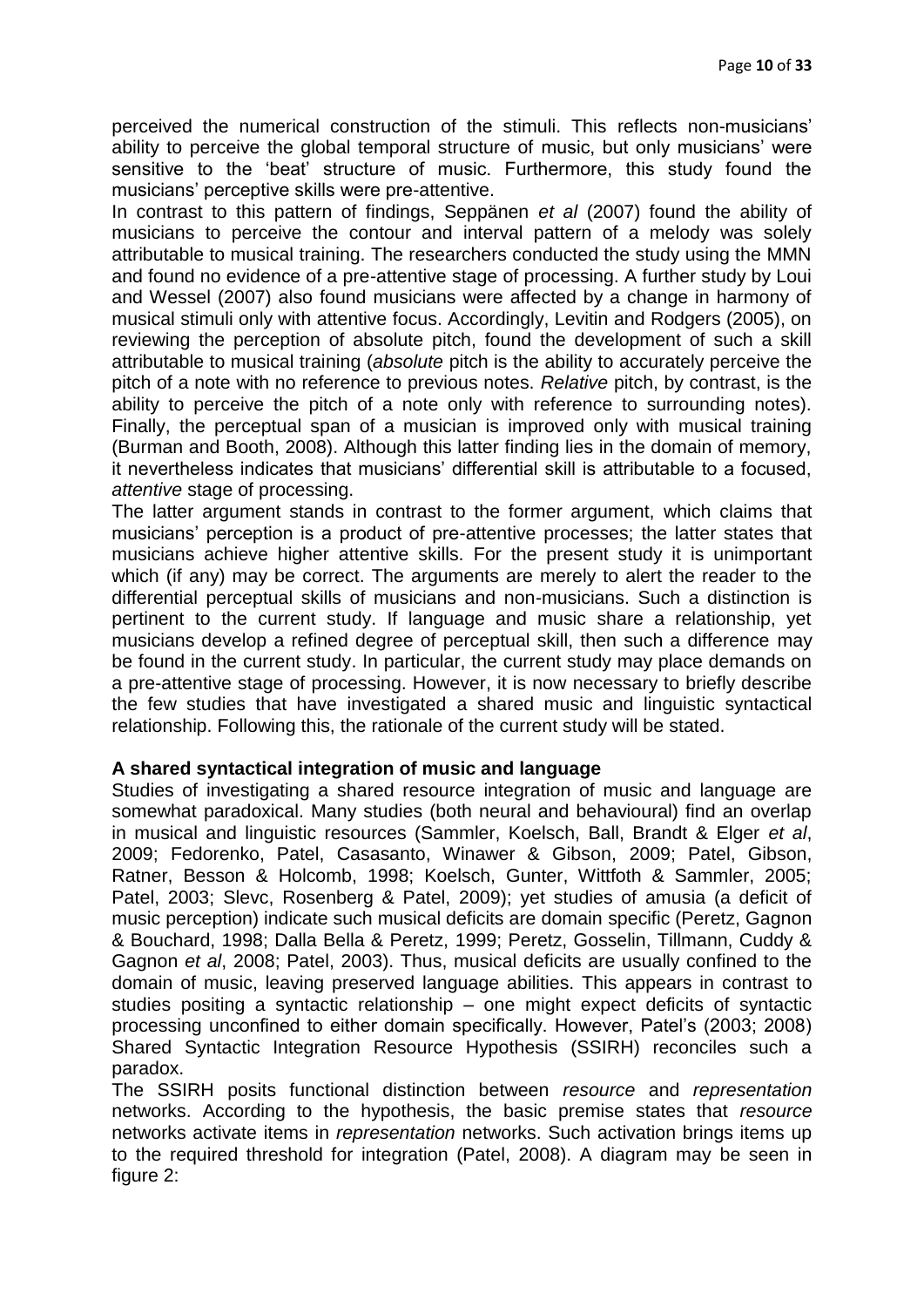

## **Figure 2**: **Schematic illustration of the SSIRH. Arrows denote the connections between network areas (adapted from Patel, 2008).**

The SSIRH offers reconciliation to the paradox with its dual network approach; in instances of musical impairment, the deficit relates to the representation of musical knowledge, thus preserving the language representation. The ability to integrate syntactical information from both domains is therefore intact.

The studies (cited above) that have investigated this relationship have employed a neural approach (EEG) or behavioural – employing the self-paced paradigm common to psycholinguistics. Patel et al (1998) used the P600 event-related potential to compare linguistic and musical syntax. The P600 responds to linguistic ambiguities (see section 1.1), yet in the study there were elicited P600 responses indistinguishable between language and music. In a similar study, Steinbeis and Koelsch (2008) used the N400 event-related potential to study music harmony and its priming effect on language. The N400 is elicited in response to musical tonal ambiguities, yet in this study it was found to prime affective words. Koelsh *et al* (2005) also found a similar result with the N400 regarding syntax processing.

Behavioural studies also found an overlap in syntax processing. Slevc *et al* (2009) presented syntactically ambiguous sentences concurrently with musical ambiguities. It was found that reading times were greater in the combined music/language task than the language-only task. Fedorenko *et al* (2009) also found a similar result with the same paradigm; although, there were only significant results for comprehension question accuracies, as opposed to reading times. It is important to note however, that participants in both behavioural studies were instructed to pay attention to the sentences and not overly attend to the music. Therefore, the effect of concurrent music/language presentation can be interpreted as an automatic process, as participants were dedicating attention to the linguistic stimuli. However, the researchers did also control for attention but found no significant effect. Thus, it seems music and languages indeed share a syntactical relationship, one that precludes a dual, focused attention.

## **Rational for the current study**

The current study aims to test Patel"s (2003; 2008) shared syntactic integration resource hypothesis. As the literature is not substantial, particularly with regard to behavioural studies, the study seeks first to replicate existing findings. The study also contributes to existing literature by including musicians and non-musicians, and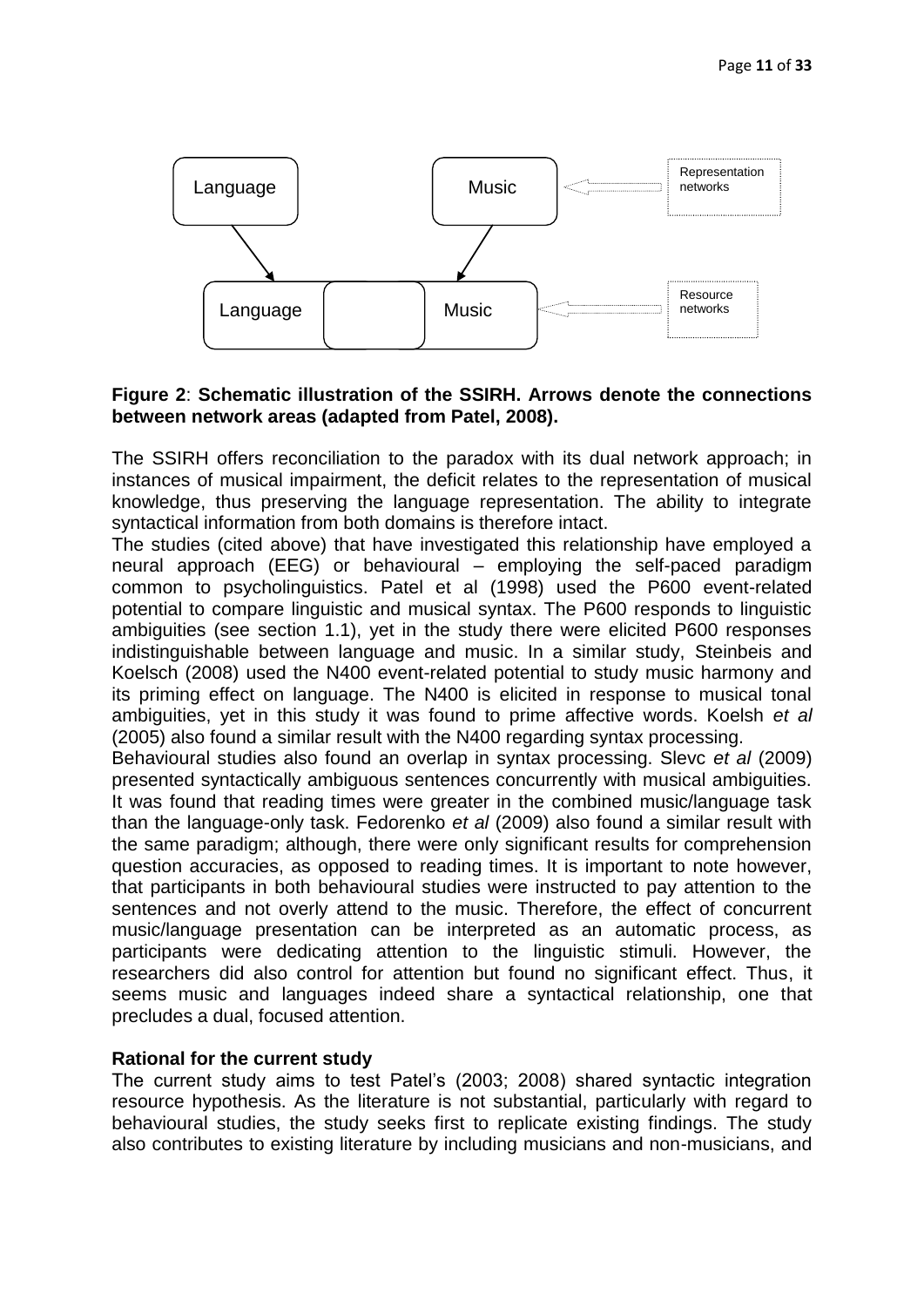by manipulating the processing cues that predicate the SSIRH. The following are predictions of the study:

1. Ambiguous stimuli will not be processed as efficiently as non-ambiguous stimuli. Following previous research (for example, Engelhardt & Ferreira, 2010; Ferreira & Patson, 2011; Fedorenko *et al*, 2009; Slevc *et al* 2009) it is predicted that ambiguous stimuli will cause processing difficulty and result in increased response times.

2. Tasks involving concurrent presentation of music and language will be processed inefficiently, in comparison to language-only tasks.

Research on Patel"s SSIRH framework finds increased response times as a result of resource limitations. Findings from Slevc *et al* (2009), Fedorenko *et al* (2009) and Koelsch *et al* (2005) support this finding, explaining that as a result of a shared system, there will be limited processing resources. Therefore the response times are predicted to increase and question accuracies are predicted to decrease.

3. Manipulation of local processing cues, in concurrent tasks, will significantly differ to non-manipulation of cues.

The manipulation of traditional tonal harmony is predicted to affect response times and question accuracies. Based on perceptual research by Tillmann (2008), Tillmann and Bigand (2002) and Loui *et al* (2010), the traditional approach to Western music necessitates in chord degrees serving as perceptual cues. Such cues function implicitly and guide the listener through 'musical space'. However, if such cues are manipulated then individuals are predicted to display impaired processing. Therefore, the current study will structure chords in a unique manner that removes local processing cues (chord degrees). However, global cues remain as the chords are still structured according to diatonic adherence. It is predicted that removal of local processing cues will affect performance. Specifically, that processing will be significantly different to traditional music/language conditions.

4. Attention will have no significant effects on processing of music and linguistic stimuli.

An obvious confounds regards attention. Performance of ambiguous stimuli might only be a facet of attention. It is necessary to then control for such a factor. However, no effect for attention is predicted.

5. Musician and non-musician difference will be investigated.

No prediction is made regarding the group effect of musicians and non-musicians. The literature is divided between implicit processes among musicians (Seppänen *et al*, 2007; Van Zuijen *et al*, 2005) and explicit, focused processes (Rüsseler *et al*, 2001). Music in the current study will function in an implicit manner, as participants are told to focus on the sentences. Therefore, it is possible for musicians to process music in an implicit manner, yet no firm evidence lends support to such a prediction. Therefore, musicians and non-musicians are included merely to investigate an effect.

## **Method**

# **Design**

The study employed an experimental method utilizing a mixed factorial design. Three factors were studied – two within-subjects factors and a within subjects factor. The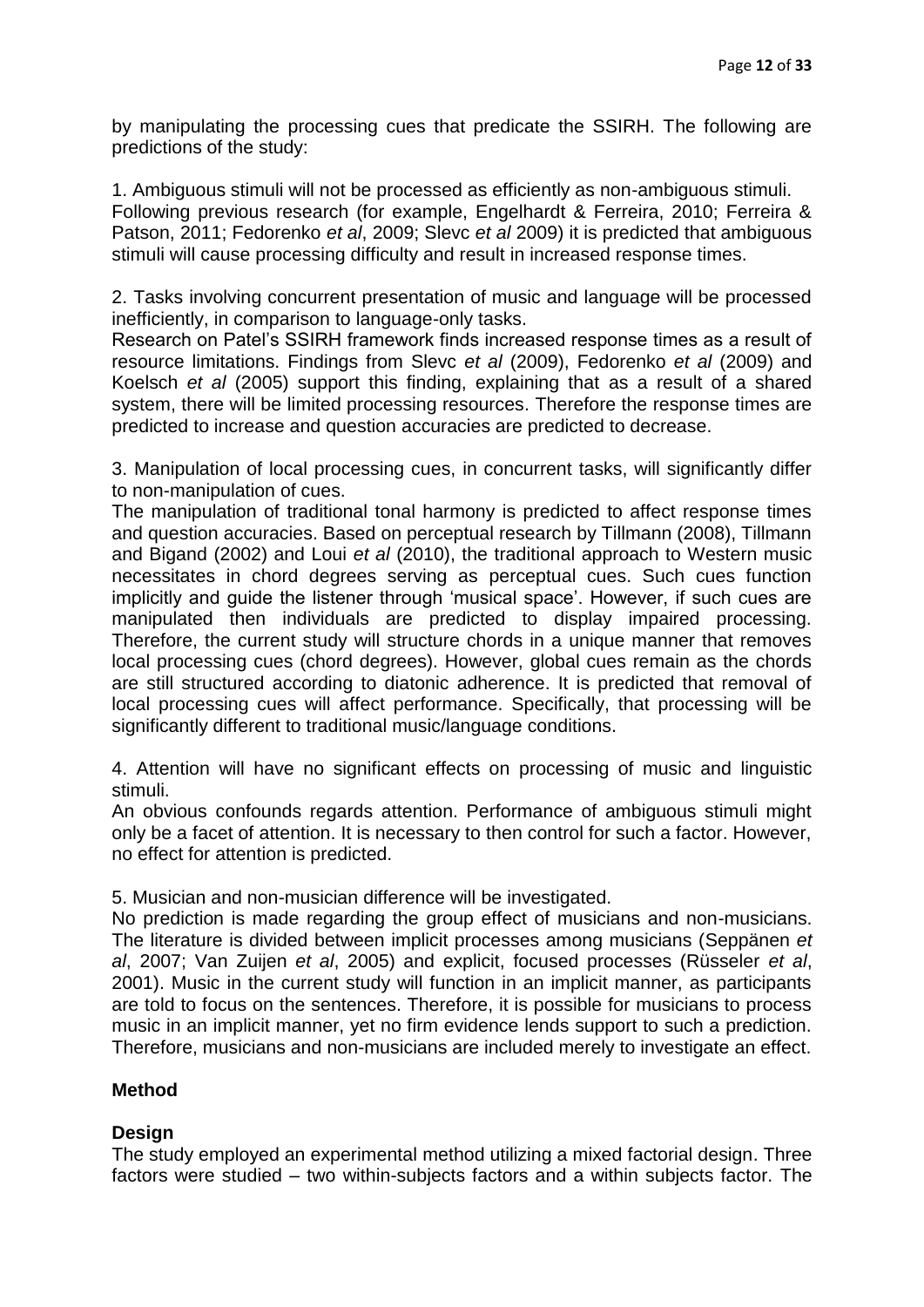within-subject factors were ambiguity and condition: ambiguity consisted of two levels – ambiguous and non-ambiguous sentences; the condition factor consisted of three levels – language only, traditional music with language, and novel music and language. The between-subjects factor of group featured two levels – musicians and non-musicians. In order to control for possible confounding variables, memory and attention were measured. Memory, specifically short term memory, was measured with a digit span procedure (musicians mean score =  $6.75$ , S.D. =  $0.73$ ; nonmusicians mean =  $6.06$ , S.D. =  $1.39$ ). Noteworthy is that no significant differences were found between groups  $(t(34) = 1.873, p = 0.07,$  two-tailed). Attention was included in the second condition (traditional music/language) to establish whether ambiguity could be attributed purely to attention. Also, this allowed comparison to Fedorenko *et al* (2009) and Slevc *et al* (2009), as the studies contained similar attentional controls. Demographic measures of age and gender were also taken, although these were not subject to analysis. Measures of instrument (among musicians) were taken; these revealed no significant difference when split into harmonic and non-harmonic categories<sup>1</sup>. Dependent measures included response times and accuracy to comprehension questions. Finally, a pilot session was conducted to investigate methodological issues, prior to main testing sessions.

## **Participants**

**.** 

Two groups of participants were used in the current study. Musicians from the Royal Welsh College of Music and Drama were recruited  $(N = 18)$ , and non-musicians from University of Glamorgan ( $N = 18$ ). Non-musicians were questioned about musical ability; only participants with no experience playing a musical instrument were included. Furthermore, only students were recruited in the present study (see table 1 for participant age and gender information).

| Table 1: Mean age and standard deviation (in parenthesis), and gender (Male = |  |  |
|-------------------------------------------------------------------------------|--|--|
| $M,$ Female = F)                                                              |  |  |

|        | <b>Musicians</b> |     | Non-     |                  |
|--------|------------------|-----|----------|------------------|
|        | М                | (S) | М        | musicians<br>(S) |
| Age    | 21.70(5)         |     | 24.60    |                  |
|        |                  |     | (7.60)   |                  |
| Gender | $M = 9$          |     | $M = 5$  |                  |
|        | $F = 9$          |     | $F = 13$ |                  |

Participants were recruited by individually approaching each student. Each student that agreed to participate was provided with information and asked to sign a consent form before commencing the study. Due to the nature of the study, only participants with first language proficiency in English were recruited. Furthermore, students reporting reading impairments such as dyslexia were not recruited.

Regarding the pilot study, participants from the Royal Welsh College of Music and Drama were recruited  $(N = 14)$ . The session was primarily to assess potential issues

 $1$  Harmonic instruments refer to both melody and supporting chords played on the one instrument such as piano or guitar; Non-harmonic instruments refer to melody only, such as the flute of clarinet. It may be predicted that piano players have an increased sense of harmony compared flautists. There was no difference however.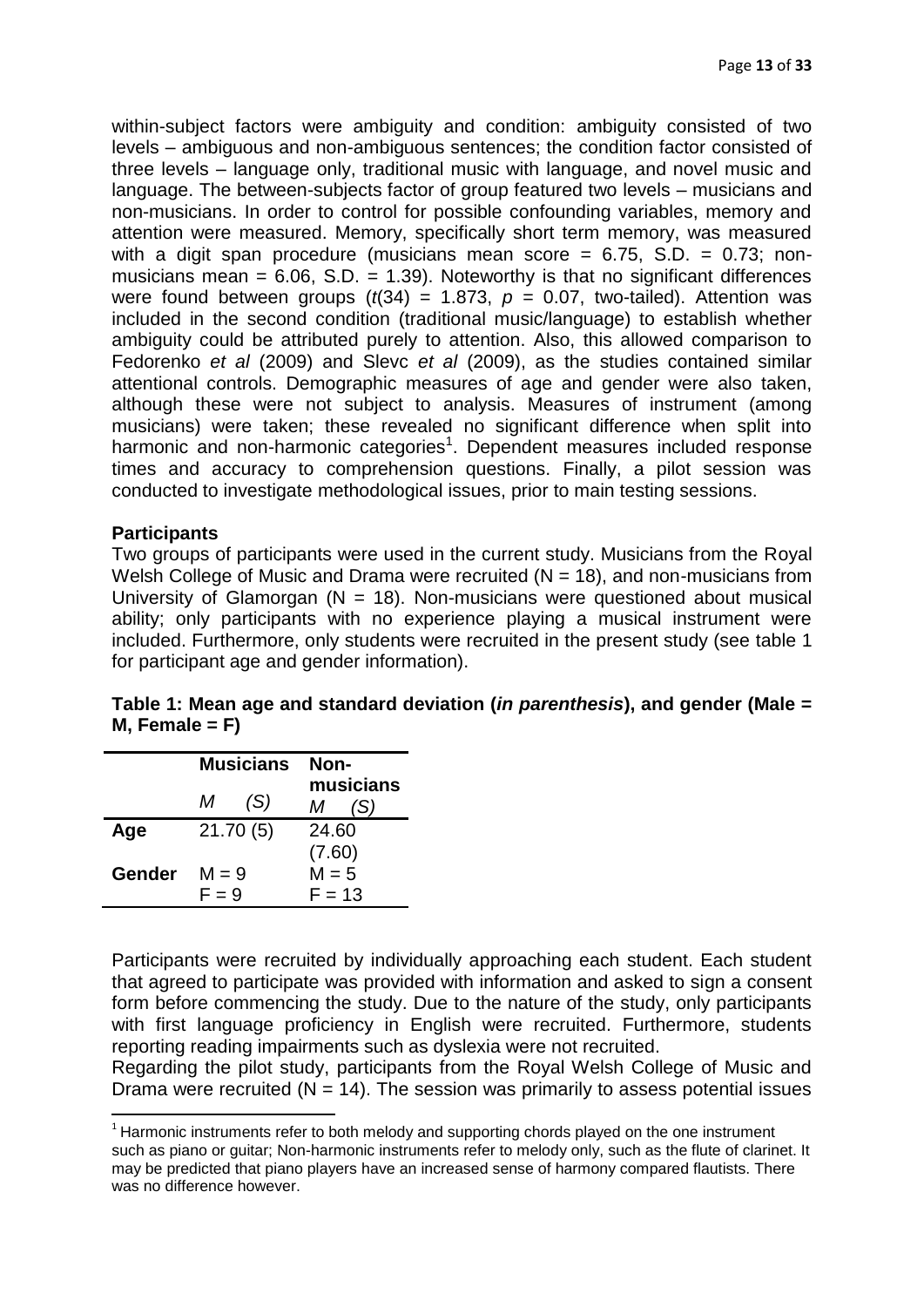such as recruiting musicians and practical concerns, chiefly regarding unavoidable background noise. The participants in this session were *not* asked to repeat the study in the main testing session.

## **Materials**

The language stimuli employed in the study consisted of 15 ambiguous sentences, 15 non-ambiguous sentences and 5 attention control sentences. The sentences were based on minimal attachment/late closure theory (Mitchell, 1987). According to the theory, when individuals parse sentences, the initial phrase is left open for as long as possible. Individuals aim to comprehend both the agent and recipient of an action in the initial phrase. This is partly achieved through the use of transitive verbs, which function by creating tension that demands resolution. In example 1, "raced" in segment 4 is ambiguous if a pause is inserted afterwards; this then demands resolution by attaching "raced" to an agent or recipient (subject or object in psycholinguistic terminology). Thus, it is likely that individuals pause after "horse", in segment 5, and are forced to backtrack to the source of ambiguity in segment 4. The sentences were constructed by dividing into 7 segments, with each segment presented to the participant in serial order. Ambiguity was created by manipulating sentence structure in segment 4 (non-ambiguous sentences did not feature such a manipulation). Response times were measured in segment 5, a point of integration for sentence parsing; participants became aware of the ambiguity (or lack of ambiguity) at this section of sentence. Figure 3 is a schematic diagram of an ambiguous sentence construction:



## **Figure 3: Ambiguous sentence featuring point of ambiguity and location of response time measure**

Non-ambiguous sentences were constructed in a similar manner, but with no inherent ambiguity; Response times were also measures in the same location, however, to maintain reliability (see appendix for stimuli).

The music files were created using Cubase SX midi software. All chords were manually entered into a musical score format, before realistic sound effects were added. This was achieved using Reason (version 3) software, which is designed to add sound effects to midi information. This process consisted of adding reverb and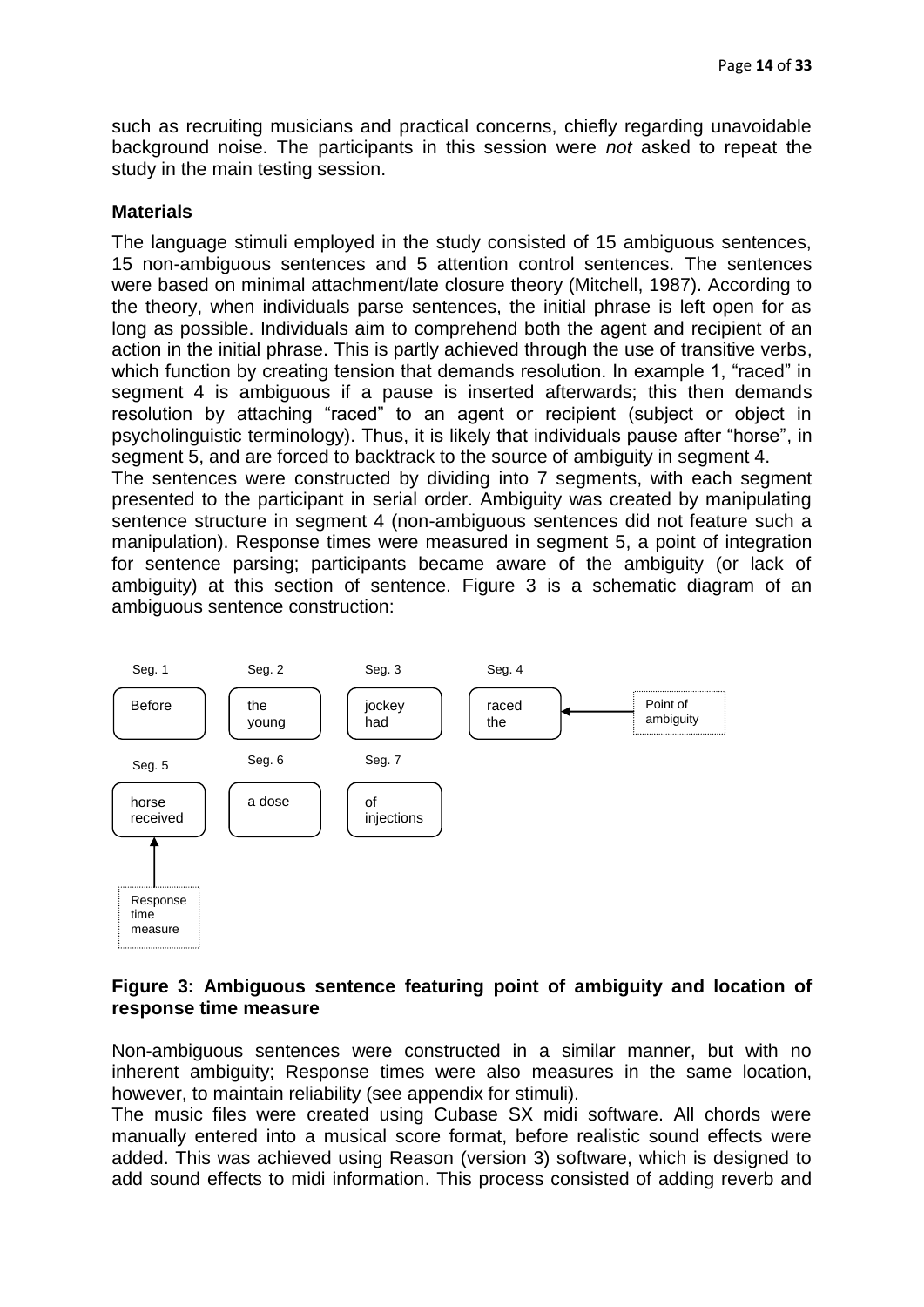chorus effects to create a non-artificial sound; also, a combination of grand piano and soft organ sounds were generated to create a realistic yet non-distinctive sound<sup>2</sup>. Finally, the midi files were transformed into recognizable sound file (wav. format) using Melodyne software.

The chords were composed in order to generate ambiguity and non-ambiguity. To generate ambiguity, chords from the same musical key were employed, yet one chord was placed at the point of ambiguity; this chord did not conform to the key and thus, ambiguity was created my manipulating expectancy. This sequence is referred to as non-diatonic (meaning the sequence does *not* conform to a particular key). The chord used to generate musical ambiguity was selected from the circle of fifths (see diagram 2.1), which is a musical representation of relations among keys. Keys that are adjacent share tonal relations, whereas keys represented at distant points do not bear a tonal similarity. A sequence in C major, for example, contained a B major chord at the point of ambiguity; this is separated by 5 steps, as may be seen in figure 4:



1

**Figure 4: Circle of fifths demonstrating relationship between major keys** 

This figure illustrates a substantial distance between C major and B major. Therefore, there the choice of key was predicated on psychological and musical theory<sup>3</sup>.

A musical condition also manipulated local expectancy. To achieve this, all chords were created in the manner described above, yet were not constructed according to traditional musical theory. For example, traditional chords serve as local cues for processing musical stimuli; certain chords may act as spatial cues that orientate the listener towards a particular key. Figure 5 illustrates the construction of traditional chords:



 $2$  In order to avoid a possible attention confound with a grand piano, for example, a combination of sounds were used to generate a non-attentional, yet realistic sound.

<sup>&</sup>lt;sup>3</sup> Note also that studies by Krumhansl and Kessler (1982) led to the creation of a geometric diagram illustrating the spatial relation of musical keys. A reference to this diagram finds C and B major to be distant relations.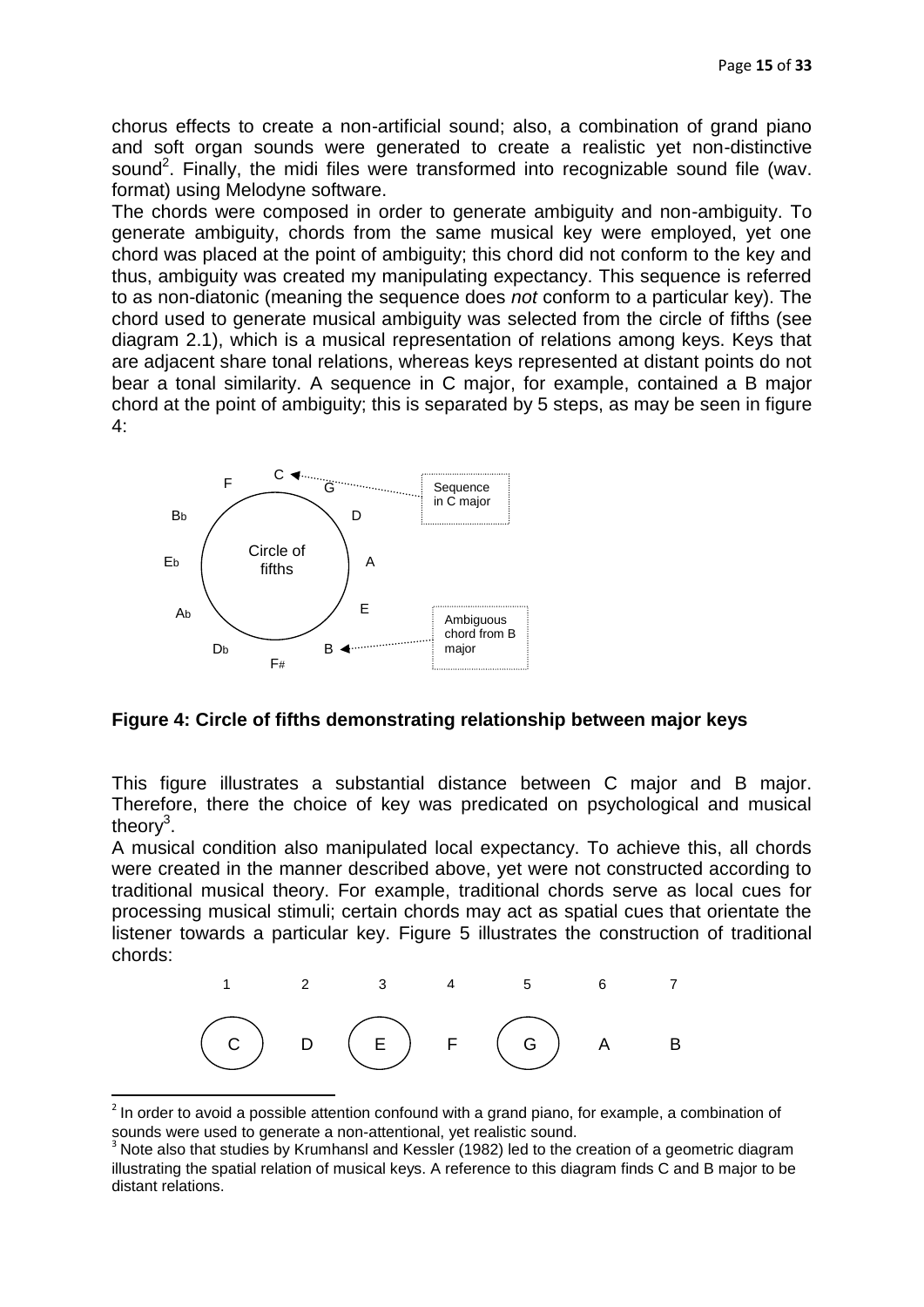#### **Figure 5: Construction of traditional chords from the key of C major. Circled notes are played concurrently to create a chord (referred to as a triad)**

When notes 1, 3 and 5 are combined, the result is a C major chord. Further chords are also created according to the same pattern, which results in a combination of major and minor chords that act as local cues to spatial analysis. Accordingly, certain chords play more prominent roles than others. For example, the chords I, IV and V are highly important chords that aid musical navigation (note that chord degrees are referred to in Roman Numerals). Figure 6 illustrates the chords in a typical major key:

|  | 1 ii iii IV V vi vii |  |  |
|--|----------------------|--|--|
|  | C Dm Em F G Am B     |  |  |

## **Figure 6: Chord degrees in C major; m refers to a minor chord ( for example, Dm is D minor) and ° refers to a diminished triad (this is not important for the current example however, and will not be discussed)**

Chords can also be constructed to exclude local processing cues, such as the chords C, F and G in the above example. The result of this approach is that no particular chord acts as a perceptual cue. However, all notes will be derived from the same key (C major, for example), therefore the global perceptual cue remains. As an example of this approach, consider the following chords in relation to figure 6:

- 1. Notes 1,2,5 yield the notes C, D, G.
- 2. Notes 1,4,7 yield the notes C, F, B.

Both examples are within the key of C major yet are not traditional chords. Therefore, local processing cues are absent but a global cue remains. Also, as a further note on chord construction, note that ambiguity was created in the same manner as traditional chords; a distance of 5 steps on the circle of fifths to manipulate expectancy (see figure 4). Note that in the study, chords were constructed of 4 notes (3 notes are used here for example purposes only). Finally, chords were selected from five keys, in order to avoid effects of habituation<sup>4</sup> (see appendix for musical stimuli). Figure 7 illustrates both a traditional and novel musical sequence with sentences:



**<sup>.</sup>**  $4$  The keys of C, D, G, F and A major were used.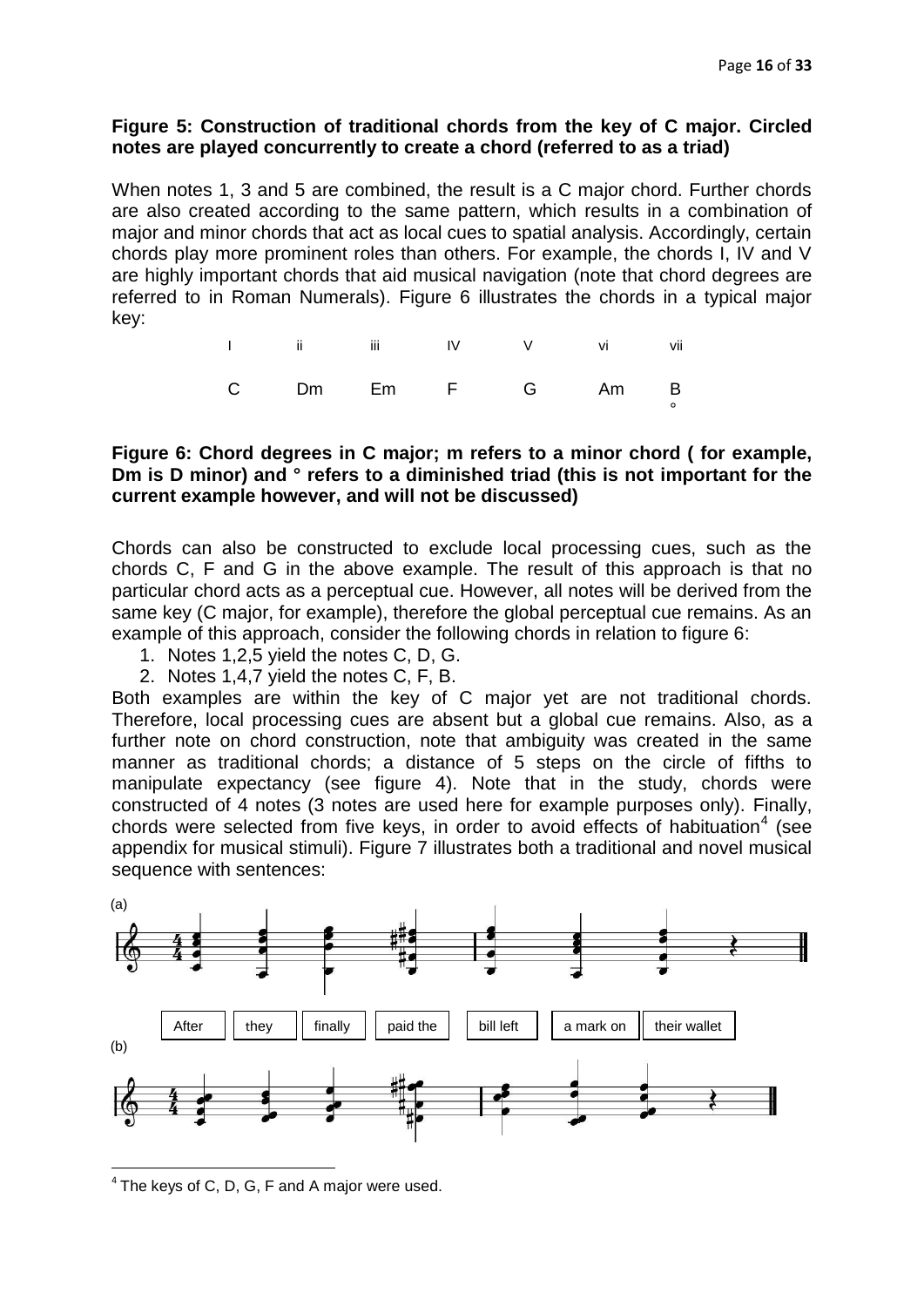#### **Figure 7: Example of music and language as presented in the study. (a) Traditional music/language condition. (b) Novel music/language condition**

In order to facilitate participant concentration, a comprehension question was asked after each sentence. The response accuracy (yes or no) was measured. Also, response times to answer each question were taken, yet only as a means of excluding responses above 8000 milliseconds and below 1000 milliseconds.

The experiment was created using E-Prime version 2.0 software. Sentences were programmed to display each segment individually, with a musical chord presented concurrently (in the musical conditions). E-prime was programmed to collect response times and measure question accuracies. A practice session was also provided prior to commencing the main task. All tasks were presented on a laptop with 17.3 inch screen size, with headphones in all conditions (headphones facilitated background noise reduction in language only tasks whilst providing clarity of sound in concurrent tasks).

Further materials included the use of controlling measures such as attention and short term memory. Attention was included in the traditional music/language task and featured an ambiguous chord played 10 decibels louder (db). As noted in Patel  $(2008)$ , this is sufficient to distract attention<sup>5</sup>. This chord was placed on the point of ambiguity to enable a distinction to be made between syntactical ambiguity processing and mere attentional processes. Short term memory was assessed with a numerical digit span test. Each numerical string consisted of three examples; if participants failed to answer two correctly then a third opportunity was provided. Measures were also taken of age, gender and instrument.

## **Procedure**

**.** 

The groups were approached with an offer of participating in the study. Participants who agreed to undertake the study were first provided with an information sheet and consent form. Participants were informed verbally and in writing that no pressure was being placed upon them and the freedom to leave remained. After signing the consent to participate, demographic details were collected before a digit span test was administered. This was administered verbally and responses collected by the researcher.

Following the memory test, participants were told to focus on the computer screen and follow the instructions. A practice session introduced the participants to the procedure; a welcome screen was read, followed by instructions to press *space bar* to move to the nest screen/segment, and *Y* for a yes answer, *N* for no. Two practice sentences were presented before the main tasks commenced. Response times were *not* collected for the practise sentences.

The main study consisted of three tasks: (1) a language only task, (2) traditional music and language, and (3) novel music and language. All tasks were performed successively, with an information screen between each task. All tasks also adhered to a self-paced paradigm, whereby participants were in control of the presentation. The language task featured 5 ambiguous and 5 non-ambiguous tasks, in random order. Participants were required to answer a comprehension question after each

<sup>&</sup>lt;sup>5</sup> Note that increasing volume to 10db is substantial and may result in the sound being clipped. A visual display revealed a clipped sound but it did not affect the auditory quality. Future researchers should nevertheless be aware of this issue.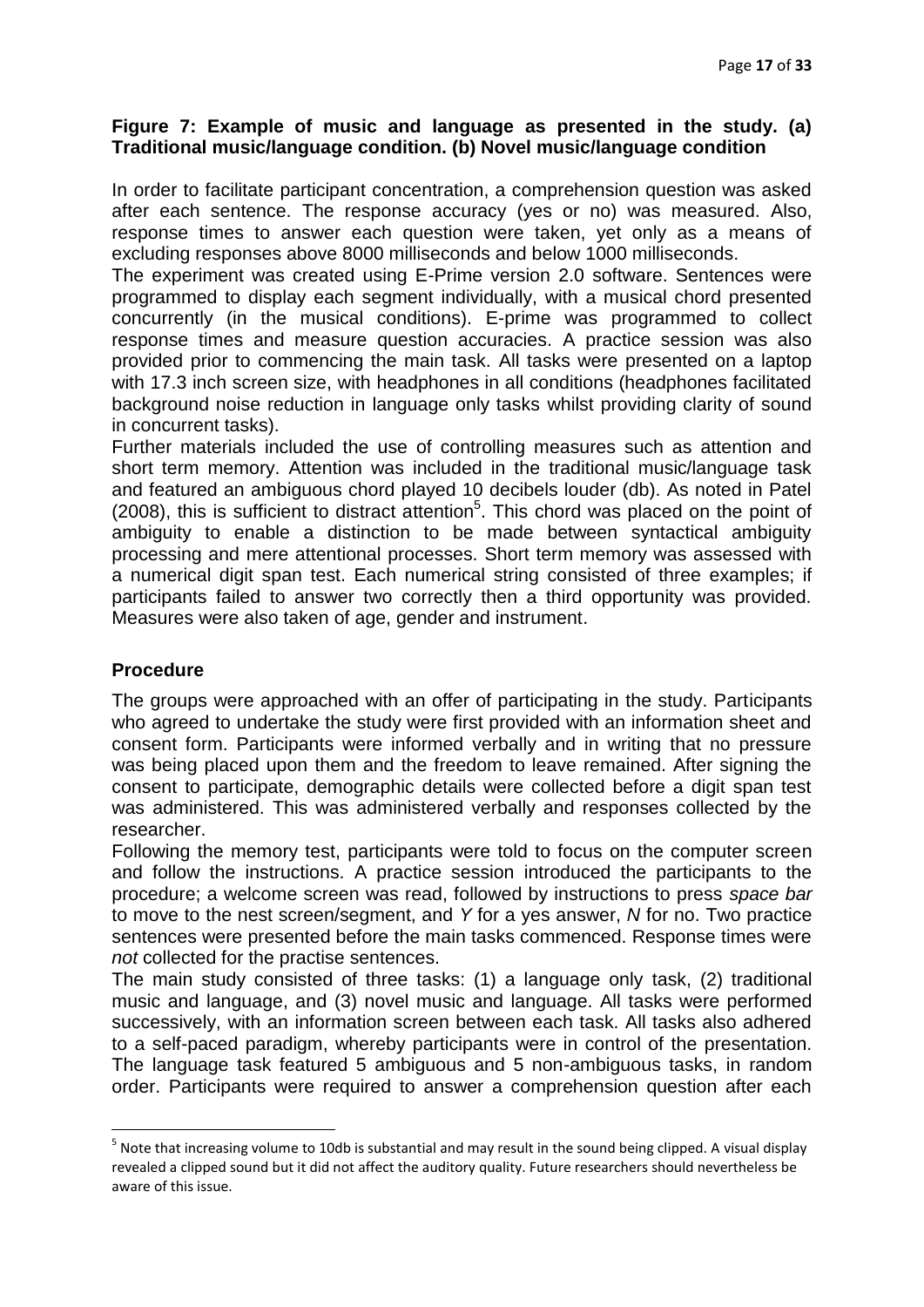sentence. The second tasks featured traditional chords presented concurrently with sentence segments; 5 sentences of ambiguity, 5 of non-ambiguity and 5 of attention were presented in random order. Participants were again required to respond to a comprehension question. Finally, the third task featured novel musical chords and sentences presented randomly, and comprehension questions once again.

Participants were advised to use the headphones throughout the tasks, regardless of whether music was presented. This ensured background noise was suppressed in the language only task, and music/language tasks required less attentional resources to distinguish musical stimuli from background noise.

Participant response times were recorded at segment 5 and question accuracy responses were also measured. A final noteworthy point regards background noise; for non-musicians the environment was free of distractions, both auditory and visual; yet for the musicians, the environment was moderately distracting, with both visual distractions and auditory distractions. However, the pilot study session highlighted the importance of noise-reducing headphones, which eliminated a great deal of auditory noise.

# **Results**

# **A brief outline**

To maintain clarity in the current section, the results will be reported in the following manner: firstly, the pilot data will be briefly reported; secondly, the results of response times; and thirdly, the question accuracy findings. The dependent measure of response time will be regarded as the chief representation of the dataset; question accuracy findings are merely reported to add support to the former measure, whilst also illustrating certain divergent findings so that a thoroughly objective account may be drawn.

## **Pilot session**

Results from the pilot session will be reported briefly in order that comparisons may be made with the main data findings. Two 3\*2 ANOVA with condition and ambiguity as within-subjects factors were performed with response times (measured at segment 5) and question accuracies. Initial findings indicate the effect of condition violated ANOVA assumptions ( $p = \langle .0005 \rangle$  for response times and  $p = \langle .05 \rangle$  for question accuracies). Results are therefore reported from multivariate tests, which found no significant effect for condition on response times (*F*(2,12) = 3.533, *p* = .062) and question accuracies  $(F(2, 12) = .927, p = .422)$ . Regarding ambiguity, no significant effect was found on response times  $(F(1,13) = .591, p = .456)$ , yet a main effect was found on question accuracy  $(F(1,13) = 65.945, p = \langle .0005 \rangle)$ .

The disparity of findings from both dependent measures necessitated adjustment to the study, prior to the main data gathering. The obvious factor influencing the heterogeneity of results was likely the background noise. This was largely unavoidable, although a change of location marginally reduced the noise. However, it was necessary to utilize noise-reduction headphones in the main testing sessions. This ensured background noise was barely audible and therefore, unlikely to affect participants' attention. The inclusion of headphones vastly improved the significance of the results, as the following data report.

## **Response times**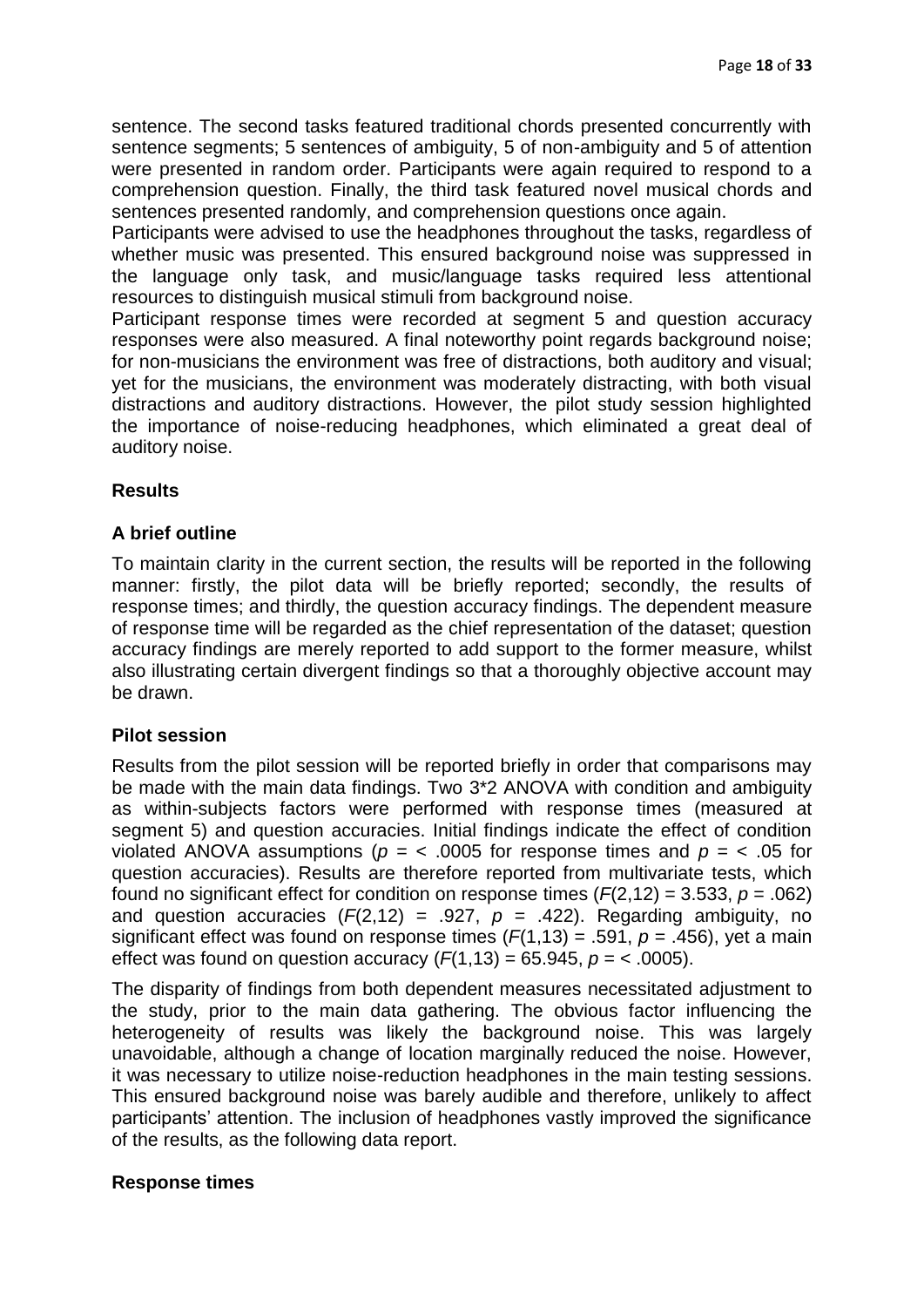Response times were measured in milliseconds on segment 5 of each sentence. The mean response times may be seen in table 3.1. Condition 1 refers to task 1 (language only), condition 2 refers to task 2 (traditional music/language) and condition 3 refers to task 3 (novel music/language).

#### **Table 2**

**Mean response times for musicians and non-musicians in each condition in milliseconds (ms). All responses measured on segment 5 of each sentence**  *(standard deviation in parenthesis***)**

| <b>Musicians</b> |                  |                   | <b>Non - musicians</b> |                   |  |
|------------------|------------------|-------------------|------------------------|-------------------|--|
| Condition        | <b>Ambiguous</b> | Non-<br>ambiguous | <b>Ambiguous</b>       | Non-<br>ambiguous |  |
|                  |                  |                   |                        |                   |  |
|                  | 1820.53          | 1071.02           | 1548.58                | 1037.73           |  |
|                  | (768.71)         | (389.39)          | (525.16)               | (308.10)          |  |
| $\mathbf{p}$     | 1502.81          | 1135.39           | 1170.83                | 975.46            |  |
|                  | (868.06)         | (794.39)          | (395.37)               | (268.56)          |  |
| 3                | 1485.58          | 1082.31           | 1284.10                | 965.61            |  |
|                  | (855.93)         | (500.63)          | (384.94)               | (284.31)          |  |

Responses differed according to ambiguity in all conditions for both groups; longer response times indicate ambiguous sentences took longer to process. Mean responses also highlight a difference between condition for both groups; however, contrary to Patel"s SSIRH the results indicate reduced response times in both music conditions compared to the language only condition. Interestingly, the table indicates differential responses to conditions 2 and 3 between groups (ambiguous sentences); musicians response times slightly improved in condition 3 (as indicated by faster responses), whereas non-musicians response times slightly worsened (as indicated by a slower response time). However, the combined group responses indicate an increase in syntactical processing in music conditions, particularly condition 2. (see figure 8 for the ambiguity\*condition interaction).

These results are supported by statistical analysis. A 3 factor (3\*2\*2) mixed ANOVA was conducted where condition and ambiguity were within-subjects factors and group was a between-subjects factor. Results of the ANOVA reveal a significant effect for condition  $(F(2,68) = 4.504, p = 6.505,$  partial  $n^2 = 0.12$ . Tests of withinsubjects contrasts also reveal a significant linear trend (*F*(1,34) = 6.327, *p* = .017, partial  $n^2$  = .16). This supports the descriptive statistics for differences among condition. However, to further analyze this effect, two 2\*2 ANOVA were conducted for conditions 1 and 2, and 2 and 3. The results reveal a significant effect when conditions 1 and 2 are included  $(F(1,34) = 5.741, p = .022$  partial  $n^2 = .14$ ), but no significant effect for conditions 2 and 3  $(F(1,34) = .021, p = .884)$ . This indicates a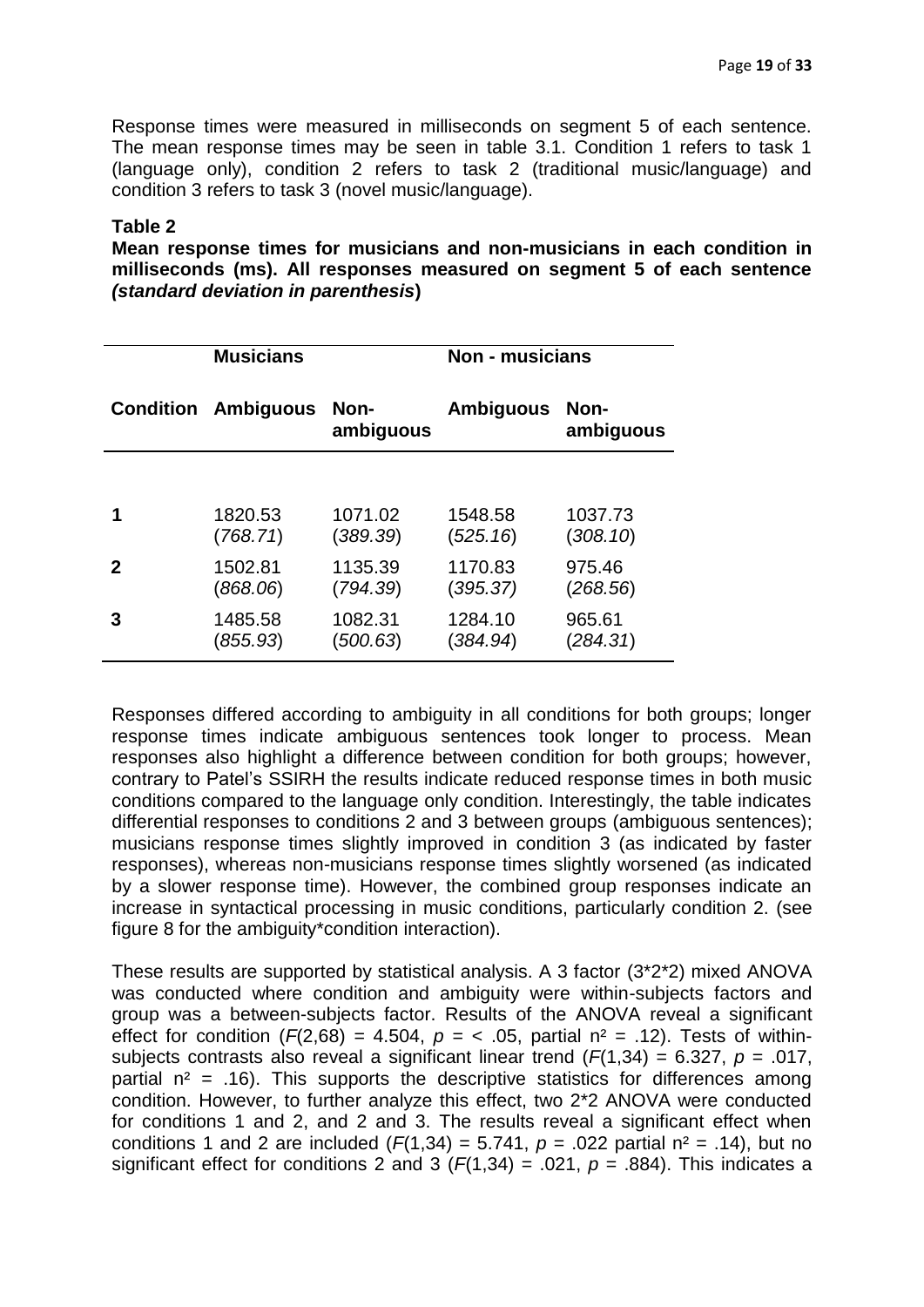significant difference between condition 1 (language only) and condition 2 (traditional music/language), but no significant difference between conditions 2 and 3 (novel music/language). This might be partially explained by the differential group responses to conditions 2 and 3 (see table 2). Furthermore, this might also explain the low effect sizes.

The expected result for ambiguous sentences was also supported  $(F(1,34) = 64.566,$  $p =$  < .0005, partial  $n^2 = .66$ ); Ambiguous sentences were longer to process than non-ambiguous sentences. A significant effect was also found for condition\*ambiguity interaction  $(F(2,68) = 17.610, p = 5,0005,$  partial  $n^2 = .34$ ; see figure 3.1 overleaf). This interaction also produced a linear  $(F(1,34) = 23.866, p = \leq$ .0005, partial n² = .41) and quadratic relationship (*F*(1,34) = 13.432, *p* = .001, partial  $n^2 = .28$ ).



**Figure 8: Combined group responses for ambiguity across conditions (ms)**

Despite a mean difference in group (musicians mean = 1349.61; non-musicians mean = 1163.72), no significant effect was found  $(F(1,34) = 1.291, p = .264)$ . Similarly, there were no interaction effects for group\*condition (*F*(2,68) = .320, *p* = .727), group<sup>\*</sup>ambiguity ( $F(1,34) = 2.448$ ,  $p = .127$ ) and group<sup>\*</sup>condition<sup>\*</sup>ambiguity (*F*(2,68) = .785, *p* = .460).

A final analysis of response time concerns the effect of attention in condition 2. Attention was measured to test if ambiguity could be differentiated from mere attention. A 3\*2 ANOVA was conducted with attention, ambiguousness and nonambiguousness as levels of condition 2, and musicians and non-musicians as levels of group. Combined group means indicate that attention affected processing times above that of ambiguity (see table 3.2). Inferential statistics reveal no group difference  $(F(1,34) = 1.718, p = .199)$  but indicate a significant effect for condition 2 variables  $(F(2,33) = 17.290, p = <.0005,$  partial  $n^2 = .51$ ). Note that *F* values from multivariate tests are reported due to significant sphericity effects.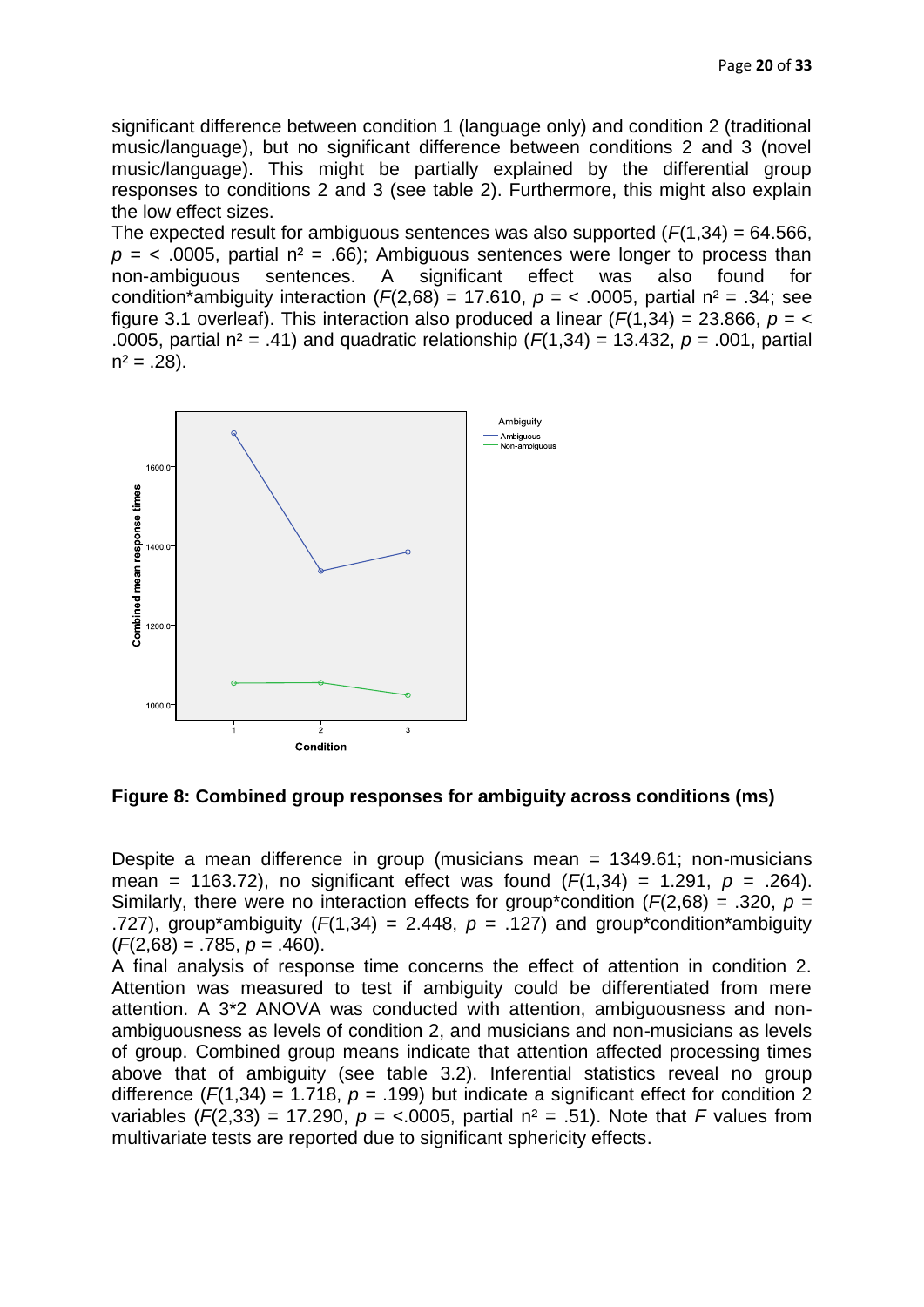| Table 3                                                  |  |
|----------------------------------------------------------|--|
| Combined mean response times for condition 2 levels (ms) |  |

| Variable      | <b>Combined</b><br>mean<br>responses |
|---------------|--------------------------------------|
| Ambiguous     | 1336.82                              |
| Non-ambiguous | 1055.42                              |
| Attention     | 1540.36                              |

To further examine this effect, three t-tests were conducted to examine the exact difference between variables (significance level was adjusted to .017). Results indicate significant difference between attention and ambiguous sentences (*t*(35) = 3.079, P = .004), between non-ambiguous and ambiguous sentences (*t*(35) = 4.775,  $p = < .0005$ ) and between attention and non-ambiguous sentences ( $t(35) = 5.738$ , p = <.0005). These results suggest that contrary to previous findings, attention played a significant role in sentence processing. However, given the significance of ambiguity, it is not likely that attention is a sole factor; the coupling of attention and ambiguity might have had dual effects on ambiguous sentence parsing.

## **Question accuracy**

Data from question accuracies were also analyzed. Although questions were primarily included to encourage focus among participants, the significant effects found in the analyses highlight the necessary inclusion of this data. The initial results may are displayed in table 4, illustrating the mean differences of each group across conditions:

## **Table 4**

**Mean question accuracies for musicians and non-musicians in each condition (maximum possible score was 5 correct responses***)*

| <b>Musicians</b> |                            | Non – musicians   |                       |           |
|------------------|----------------------------|-------------------|-----------------------|-----------|
|                  | <b>Condition Ambiguous</b> | Non-<br>ambiguous | <b>Ambiguous Non-</b> | ambiguous |
|                  |                            |                   |                       |           |
| 1                | 1.94                       | 4.33              | 1.00                  | 4.39      |
|                  | (1.55)                     | (0.59)            | (0.84)                | (0.85)    |
| $\mathbf{2}$     | 1.56                       | 4.11              | 1.61                  | 4.17      |
|                  | (0.78)                     | (0.96)            | (0.85)                | (0.92)    |
| 3                | 2.11                       | 4.22              | 2.39                  | 4.11      |
|                  | (1.13)                     | (0.73)            | (1.34)                | (0.68)    |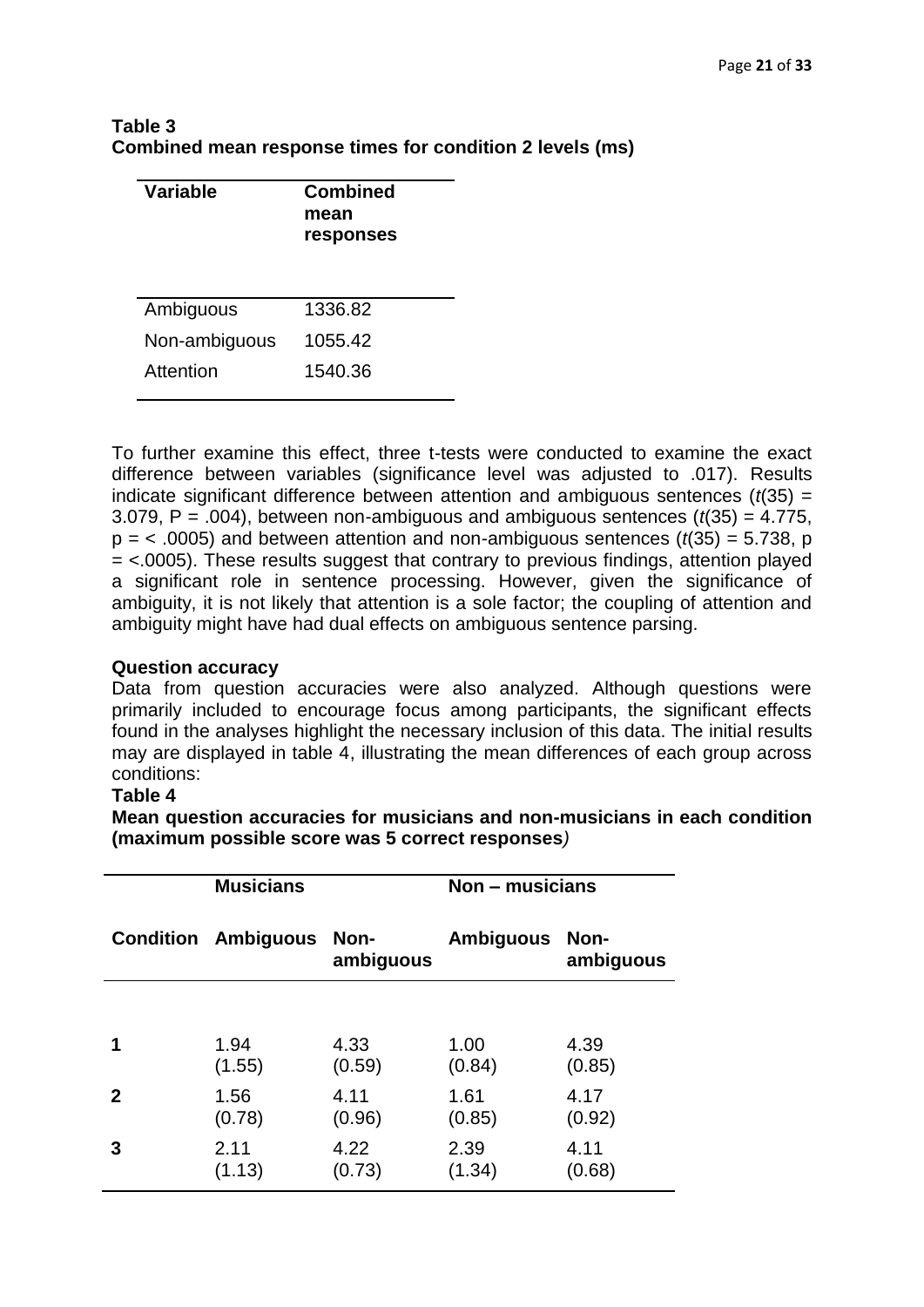The figures indicate a difference in processing ambiguous sentences compared to non-ambiguous sentences; in each condition data from both groups indicate increased accuracy in non-ambiguous sentences, whereas accuracy is lower for ambiguous sentences. However, the results for conditional differences are not congruent with the previously reported response times. Musicians" responses for ambiguous sentences decreased in accuracy in condition 2 but increased above baseline in condition 3. Non-musicians, however, displayed a constant increase in each condition. However, the condition\*ambiguity interaction reveals a linear increase in accuracy (see figure 3.2 overleaf). This result is congruent with response time results, suggesting that overall, the music facilitated the processing of linguistic syntax.

The statistical analyses support the mean results. A 3\*2\*2 ANOVA was conducted with condition and ambiguity as within-subjects factors and group as the betweensubjects factor. Results suggest a significant effect for condition (*F*(2,68) = 3.205, *p* = < .05, partial n² = .09), ambiguity (*F*(1,34) = 351.022, *p* = < .0005, partial n² = .91) and interaction effect of condition\*ambiguity ( $F(2,68) = 4.985$ ,  $p = .01$ , partial  $n^2 =$ .13; see figure 9 overleaf). These results support the previous analyses on response times, with significant effects for condition and ambiguity in particular. Furthermore, the results of within-subjects contrasts reveal a linear relationship for the interaction of condition\*ambiguity  $(F(1, 34) = 12.629, p = .001,$  partial  $n^2 = .27$ , and condition\*ambiguity\*group  $(F(1,34) = 6.443, p = 6.05,$  partial  $n^2 = .16$ ).



**Figure 9: Combined group accuracy means for ambiguity in each condition** 

The results of the ANOVA did not support a group difference  $(F(1,34) = .392, p =$ .54), further confirming the response time results. Also, all interaction effects involving group were not supported.

To explore the exact difference among conditions, two 2\*2 ANOVA were conducted with ambiguity as a factor and condition as a factor (conditions 1 and 2 were included first, then conditions 2 and 3). The object of these analyses was to determine whether condition differed between conditions 1 and 2 only (as in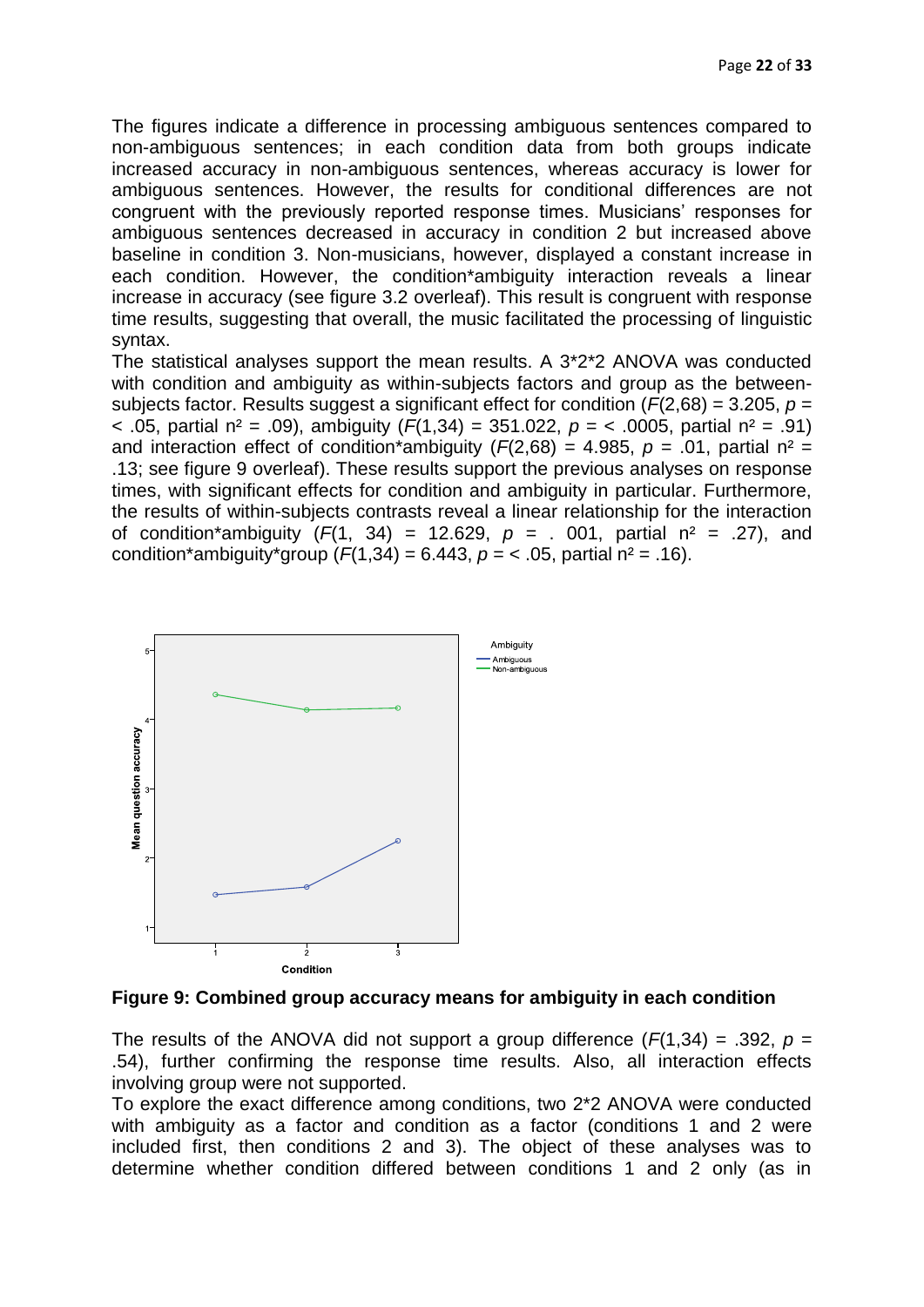response time analyses) or if conditions 2 and 3 also displayed a significant difference. Results reveal no significant difference of conditions 1 and 2 ( $\vec{F}(1,34)$  = .156,  $p = .70$ ) but indicate a significant difference between conditions 2 and 3  $(F(1,34) = 5.645, p = 5.645, p = 105$ , partial  $n^2 = .14$ ). Contrary to response time results, the analyses of question accuracies reveal the direction for significance lies between conditions 2 and 3, not conditions 1 and 2 (as found in response time results). This presents a somewhat perplexing finding, yet it is important to note that response time reflect measures of greater validity, whereas question accuracies were not validated by standard means (for example, Cronbach"s alpha). Therefore, question accuracy data should not be wholly relied upon; the data represents a general direction to be referred to as support of response time measures, not as an independent and solid measure of reliability.

Given the previous consideration, the data was subject to a final analysis for the role of attention; this data was then compared to that for response times. To analyze the data, a 3\*2 ANOVA was performed with condition 2 variables (ambiguous, nonambiguous and attention) as within-subject variables and group as a betweensubjects factor. Descriptive results are displayed in table 3.4, highlighting a combined group difference:

| Table 5                              |  |  |
|--------------------------------------|--|--|
| <b>Combined group accuracy means</b> |  |  |

| Variable      | <b>Combined</b><br>mean<br>responses |
|---------------|--------------------------------------|
| Ambiguous     | 1.58                                 |
| Non-ambiguous | 4.14                                 |
| Attention     | 3.08                                 |

The figures suggest that attention certainly differed from ambiguous sentences, yet in a contrary direction to response times; rather than impede sentence comprehension, the data suggests that attention facilitated comprehension. Although, congruent with response time data, the current ANOVA finds no group difference  $(F(1,34) = .130, p = .72)$ . However, to further explore the data and determine the exact direction of significance, a series of three t-tests were performed (significance adjusted to .017). The results reveal significant effect for all variables, although the variables of interest are attention and ambiguous sentences  $(t/35)$  = 7.052,  $p = \langle 0.0005 \rangle$ . Therefore, the effect of attention is indeed significant, yet in a converse manner to the response times. It is necessary to reiterate the significance of interpreting question accuracies, however. The questions were not validated according to general statistical methods and any incongruence may be reflected in this fact. Further to the point, correlations between response time and question accuracy data for ambiguous sentences in each condition yield the following: condition 1 ( $r = .43$ ,  $p = < .01$ ), condition 2 ( $r = .08$ ,  $P = > .05$ ) and condition 3 ( $r =$ .10,  $p = \times 0.05$ ). A significant yet moderate correlation is found for response time and question accuracy in condition 1 ambiguous sentences, yet no worthy results for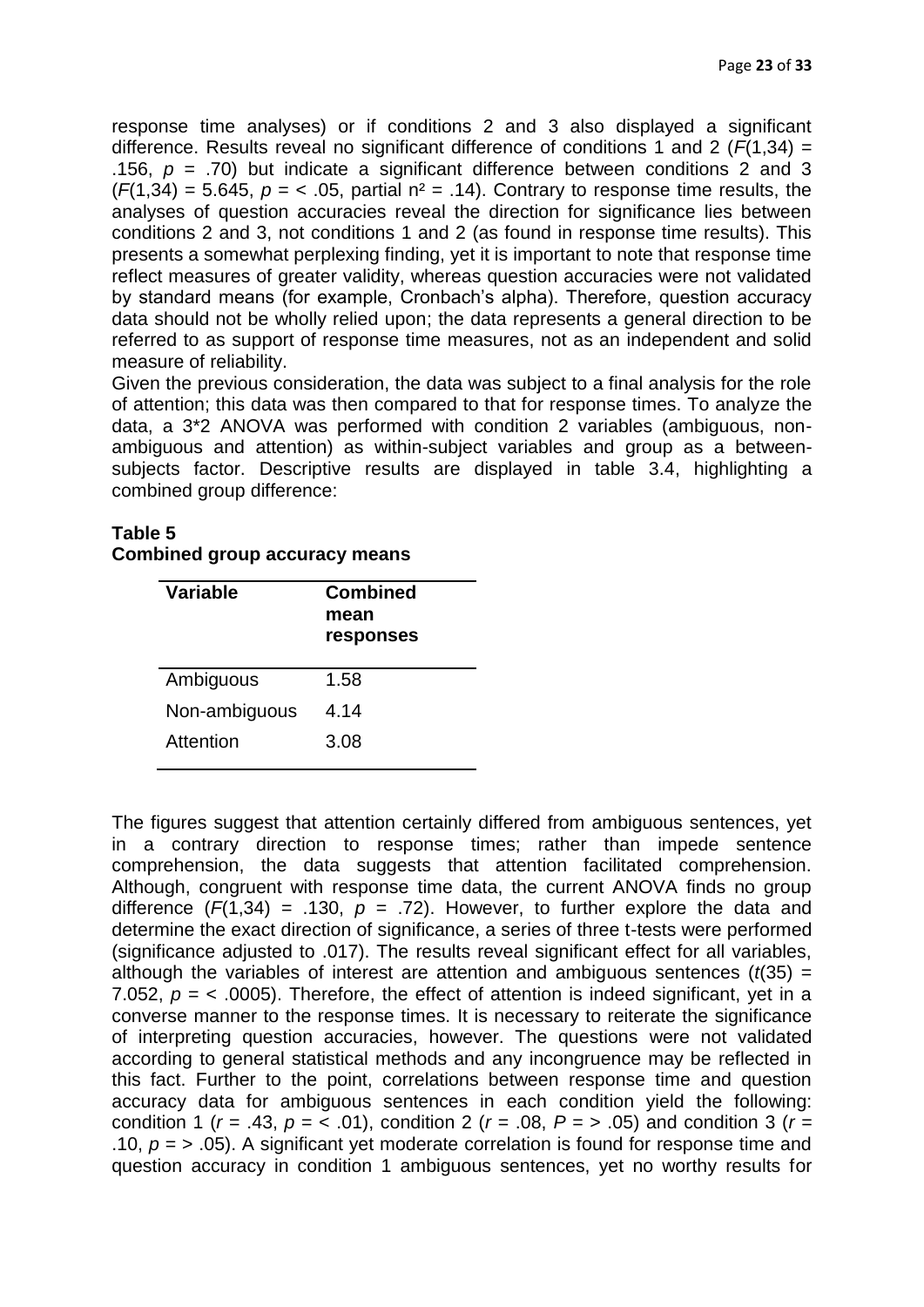conditions 2 and 3. The weakness of the correlations may therefore, reflect the inconsistency between both measures. Consequently, it is necessary to reaffirm the importance of interpreting *response times* as a reflection of the data, whilst interpreting question accuracy data as additional *support* for response times.

#### **Discussion**

The current study contributes to the literature on music and language relationships. Specifically it adds to the small but expanding literature regarding a shared syntactical relationship for music and language processing. The hypotheses of the study were as follows: (1) Ambiguous sentences would require longer processing times than non-ambiguous stimuli; (2) Music and language presented concurrently would result in longer processing times than language only; (3) Novel music/language would differ from traditional music/language due to the removal of local processing cues; (4) Attention would not significantly effect sentence processing; and (5) Musician and non-musicians were recruited to investigate any performance differences. Many effects were significant and predictions either fulfilled or partially fulfilled. Indeed, main effects were found for both measures – response times and question accuracies. However, it is important to note that reference is made to response times mainly, with additional support for question accuracies when noted. The reason for this distinction regards on-line and off-line processing and will be discussed below.

Fedorenko *et al* (2006) distinguish between response times, which are a measure of on-line processing and question accuracies, which are a measure of off-line processing. Ferreira *et al* (2001) states that off-line measures do not accurately reflect what participants have understood. Off-line measures only reflect what people *believe* has been understood (see Erickson & Mattson, 1981, for the Moses Illusion). Caplan and Waters (1999) add to this by stating that off-line measures reflect *post*interpretive processing, which involves various cognitive processes, such as the semantic integration with previously held knowledge. Such post-interpretive processing does not accurately reflect on-line processing during tasks. It is for these reasons that response times will be referred to unless specific mention is made of question accuracies. However, it is now necessary to discuss the main findings.

Results of the ANOVA revealed a significant effect for ambiguity. Mean response times indicate that ambiguous sentences were longer to process than nonambiguous sentences. This is not a surprising result as an overwhelming amount of psycholinguistic research has found ambiguous sentences difficult to process (see Clifton and Duffy, 2001; and Pickering, 1999 for reviews). In particular it reflects the tendency of human parsing to attribute the initial phrase of a sentence to both the subject and the object of the action. This is in line with minimal attachment theory (Frazier, 1987; Frazier & Rayner, 1982).

Furthermore, the findings also support the arguments forwarded by Ferreira *et al* (2002) for factors that might affect sentence processing. Such factors, such as semantic extraction and disfluencies render any parsing theory as incomplete. However, it is also noteworthy that despite such confounds, the human parser maintains the tendency to comprehend sentences as per Frazier"s (1987) minimal attachment theory. Note that responses from question accuracies also reflected this finding. Although, as noted in the previous paragraph, it is necessary to include this as supporting date yet it is not sufficient as an individual dependant measure, despite such a large effect size  $(n^2 = .91)$ .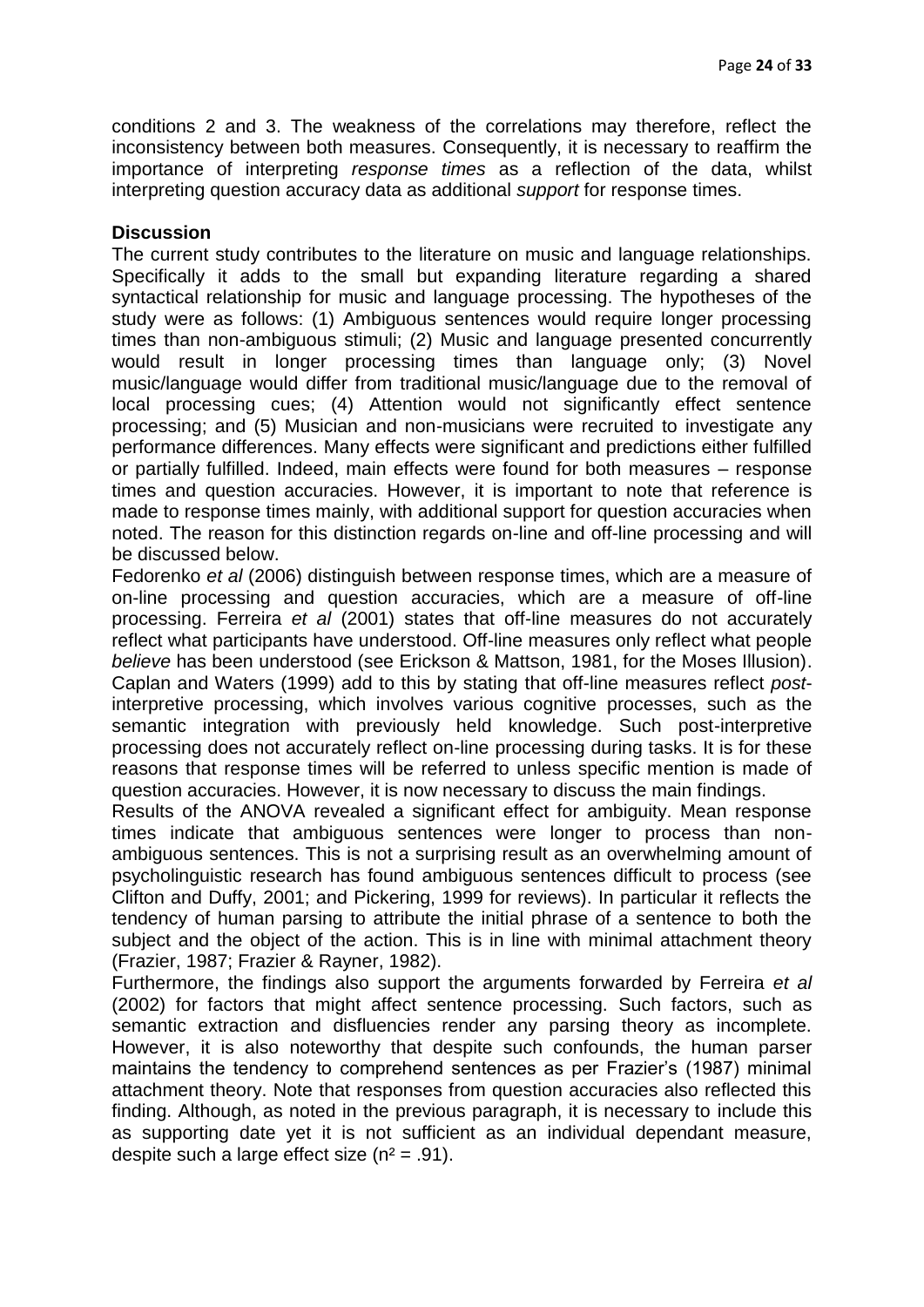Continuing with significant effects, a finding of considerable interest regards condition. A significant was obtained for response times ( $p < .05$ ) but not for question accuracies ( $p = .70$ ). The disparity might reflect the difference of on-line and off-line processing. As stated, post-interpretive methods involve a degree of integration with long-term semantic knowledge. Nevertheless, the prediction for response time was met. However, contrary to previous research (Slevc *et al*, 2009; Fedorenko *et al* 2009) the current findings revealed efficient processing in the music/language condition above that of the language only condition. Previous work on the SSIRH found processing to be significantly longer when both music and language were presented concurrently. The current findings stand in stark contrast and present a problem. In appealing for solutions, two possibilities present themselves. The first concerns practise effects and the second poses a new role for the SSIRH. Both solutions are discussed in the following two paragraphs.

Practise effects are an obvious culprit. Although the sentences were randomized, there were three conditions and it is possible that condition 1 laid the foundations for practise, while condition 2 presented an opportunity to display the skill. Indeed, practise effects are often unavoidable and in the current study it is likely to have exerted influence. However, given that response times and question accuracies were significant it also suggests another solution.

The second offering concerns the SSIRH and its role in a different manner. Indeed, although the results offer grounds for refuting the SSIRH it is nevertheless inappropriate as a solution may be possible that reconciles the current data and previous work. The solution concerns modularity (Fodor, 1983); while music and language may be conceived as independent modules, it is also possible to conceive of the SSIRH as a module. The shared syntactic relationship of music and language necessarily pose a problem then – are music and language independent modules or is auditory syntax a module? To offer a full exposition is beyond the scope of the current paper. However, if the following argument is predicated to the basis of music and language syntax as a module then progress and understanding may be made. Consider: if one module governs the processing of auditory syntax instead of two modules than require constant attention switching, then it logically follows that processing may well be efficient due to the reduced burden. In effect, a single module conducting the work that two modules would otherwise perform. Surely, the attentional demands of processing two modules would be less efficient than governing one? Such a solution would certainly account for the present data. However, it is realized that such an idea stands in opposition to previous data and the predictions of the SSIRH. There may however, be means of reconciliation. Consider sentence 4(a):

4(a) "The knight (that) the king helped sent a gift from the castle"

This example appears in Fedorenko *et al* (2009). It contains two examples of ambiguity – reduced complement and object extraction. If presented without *that*, the sentence is described as reduced complement. It is known in the literature that reduced complements causes processing difficulty (see Gibson, 2000; King & Just, 1991). However, there also exists the difficulty caused by object-extraction, which refers to the recipient of the action being parsed in the initial phrase. Gibson (2000) finds that this is harder to process than a subject-extracted sentence, such as sentence 4(b):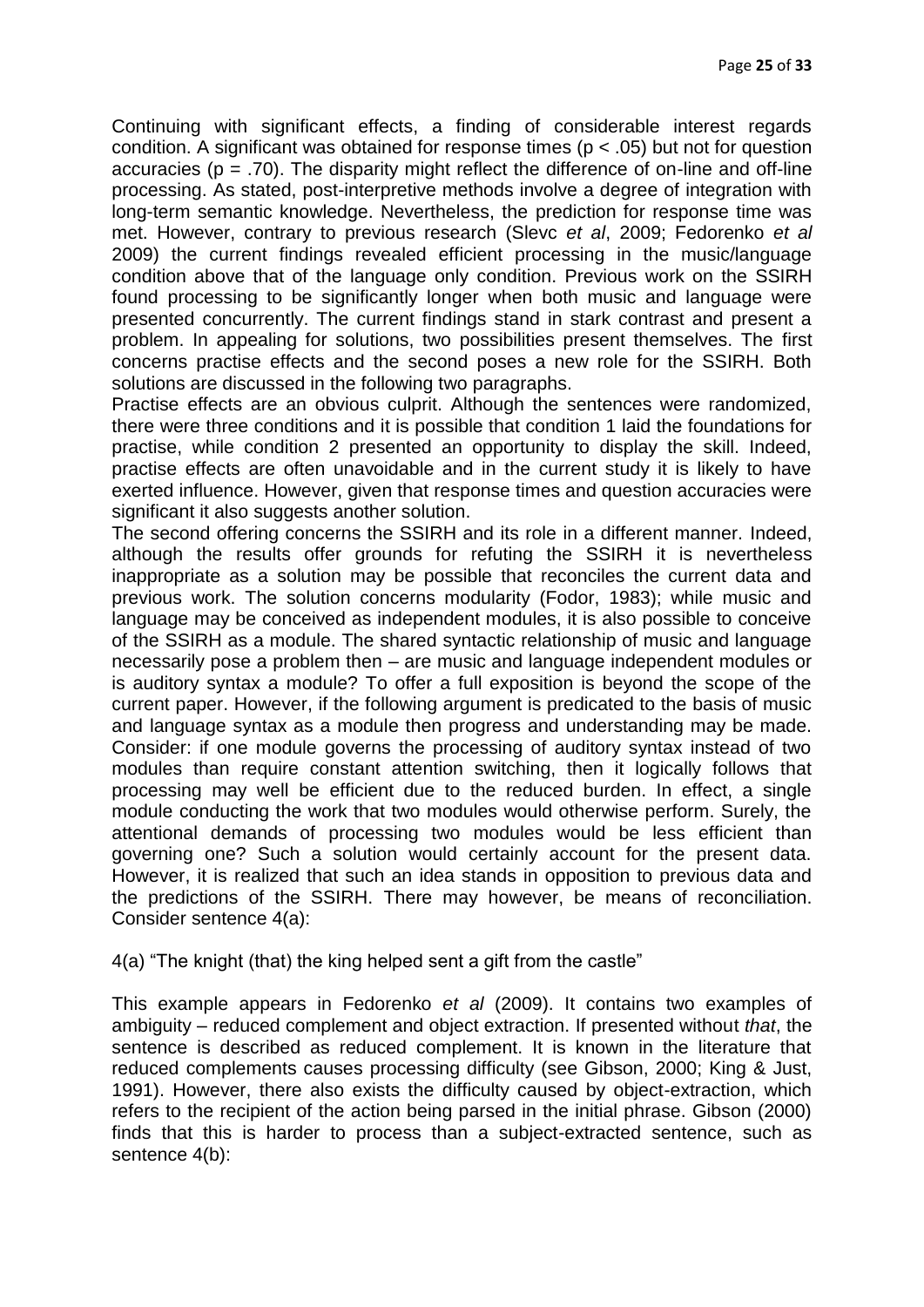4(b) "The king that helped the knight sent a gift from the castle"

In this case the subject (the agent) of the action is parsed in the initial phrase. The stimuli are therefore difficult to process with two sources of ambiguity. In contrast, the stimuli employed in the current study, despite being ambiguous, contains only one source of ambiguity. It is therefore easier to process than the previous example. Therefore, the SSIRH might facilitate the processing of easier stimuli with concurrently presented music, and hinder the processing of difficult stimuli. It is a novel solution than can account for the current findings but further research is required to substantiate such a claim.

With regards to the novel music and language condition, closer analyses revealed no significant difference to the traditional music/language condition. However, this pertains to response times; for question accuracy data a significant difference was found ( $p = < .05$ ). Given that these results reflect off-line processing, it is not considered a significant finding. Instead it merely reflects a finding of partial significance. The mean responses might account for the disparity; regarding response times, musicians' performance improved in condition 3 from condition 2; Non-musicians" performance became slightly impaired, however. For question accuracy data the findings are less disparate; both musicians and non-musicians improved in accuracy in condition 3, from condition 2. The latter finding further highlights the significance for question accuracies. However, such incongruity between dependent measures requires explanation. It is likely that participants became fatigued in condition 3, or that the novelty of the musical stimuli was not processed immediately; the novel chords may have elicited post-interpretive processing to comprehend the stimuli. A further explanation concerns the effects of harmonic manipulation. If traditional harmony facilitates implicit and explicit music perception then the absence of such cues might have triggered a perceptual obscurity. In other words, the absence of recognizable chords elicited a perceptual "ignorance", with immediate (on-line) access to representations impossible because no representations exist for the novel stimuli. In this scenario, participants would need to reflect post-interpretively on the novel stimuli. This may therefore account for insignificant response time measures but significant question accuracies. However, further research is required to assess the important role of traditional harmonic sequences for music perception.

A noteworthy aspect of the study was the inclusion of both musicians and nonmusicians. With no significant difference found for both dependent measures it is likely that musicians' ability to process music implicitly is questionable. Research using EEG finds musicians have a pre-attentive ability to detect music (Seppänen *et al*, 2007; Daltrozzo & Schön, 2009; Tillmann, Justus & Bigand, 2008), reflecting an implicit process. Yet, in the current behavioural study the evidence suggests that musicians did not process the musical stimuli implicitly. One explanation may be that musicians simply develop sophisticated attentional mechanisms. Another regards the nature of the study; all participants were told to focus on the linguistic stimuli. Therefore, musicians simply did not attend to the musical stimuli, further reflecting the trained attention required from musicians. A final note concerns the nature of the paradigm; Caplan and Waters (1999) state that presenting dual tasks, with one interrupting the other task is a matter of attention switching and does not accurately reflect a shared pool of resources. Although the current paradigm did not feature interruptive tasks, it still remains a possibility that attention is an inherent phenomenon of the paradigm. Therefore, the result may also reflect methodological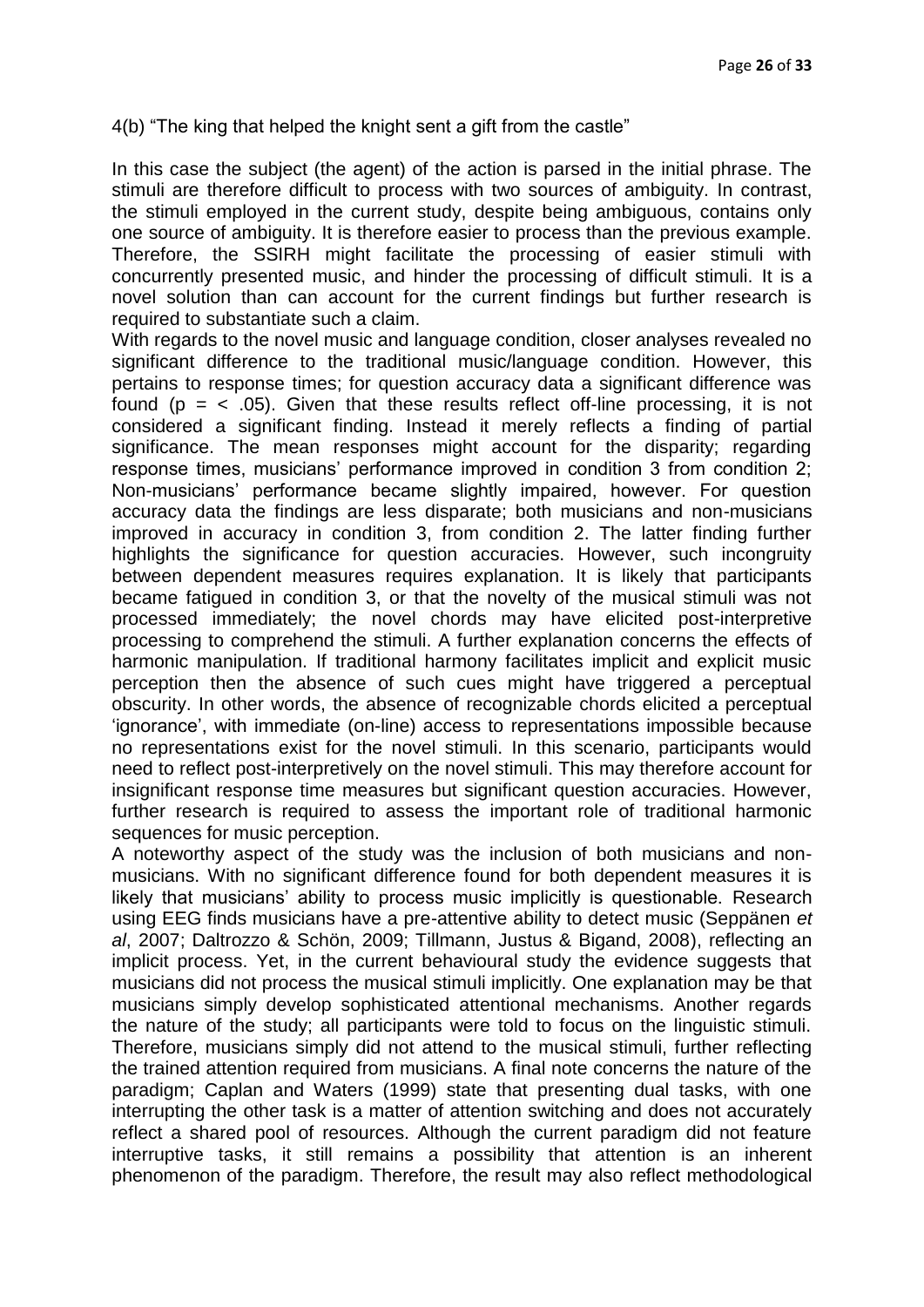concerns. Indeed, attention featured as a significant factor for both measures. However, it is not plausible to suggest that attention is purely the dominant force. This is due to the significance of ambiguity in all conditions and for both measures. Despite previous research finding no effect for attention (Slevc *et al*, 2009; Fedorenko *et al* 2009) the current study suggests that attention is inherent to a degree, yet is not the only variable.

#### **Limitations**

An obvious limitation of the study concerns distraction. The pilot session highlighted the need for reduced noise, and consequently, noise-reduction headphones were employed in the main study. This did not help with visual distraction however. Nonmusicians were studied in a quiet area free of distraction. Musicians, by contrast, were subject to varied amounts of visual distraction. Although, it is not the intention of the researcher to overstate this; distraction for the musicians did not play a huge role. It merely highlights the difference in testing conditions of both groups.

Although significant results were obtained, a larger sample would be advantageous to study. A substantial sample would further support the notion of a SSIRH.

A further limitation concerns the linguistic stimuli. Although, Ferreira and colleagues (2002) have argued that facets such as semantics are an inherent component of syntactical processing, the use of response times as the primary measure dilutes the effect of semantics. Such effects of semantic integration are observed in question accuracies, further emphasizing the importance of on-line measures.

A final limitation concerns the paradigm employed in the current study. Based on the self-paced reading paradigm used in psycholinguistic research (Pickering, 1999) it is modified to concurrently present music stimuli. A concern of the current author is the implicit presentation of music stimuli, whereas the linguistic stimuli demands explicit attention. If language is a product of focused attention, yet music is outside of focused attention then one wonders if it is the correct paradigm for fully researching the SSIRH. It is therefore important to view present behavioural evidence in conjunction with EEG and neuro-imaging studies. Taken together, both approaches present a more appropriate means of supporting the shared syntactical framework, in place of evaluating *one* approach.

#### **Future Directions**

Further research on Patel"s (2008) SSIRH may be predicated on two approaches: the first concerns the pure, cognitive nature of the syntactical relationship; the second concerns the applied value. In the first instance, research into stimuli of varied difficulty levels would be advantageous. If easier sentences are facilitated by music then research is needed to determine *how* this may work. The second concerns the perceptual cues that guide music perception. Music stimuli require independent focus to determine if local cues function prominently in guiding individuals through musical "space". Such research would serve as a foundation for practical study, such as determining if certain harmonies attract attention, or if attention wanes as a result of certain harmonies. Furthermore, the applied value of the SSIRH may be directed toward music therapy. Research with music and dyslexia has returned positive outcomes (Huss, Verney, Fosker, Mead & Goswami, 2011), and research with specific language impairments strongly suggest music may foster syntactic understanding in language (Jentschke *et al*, 2008).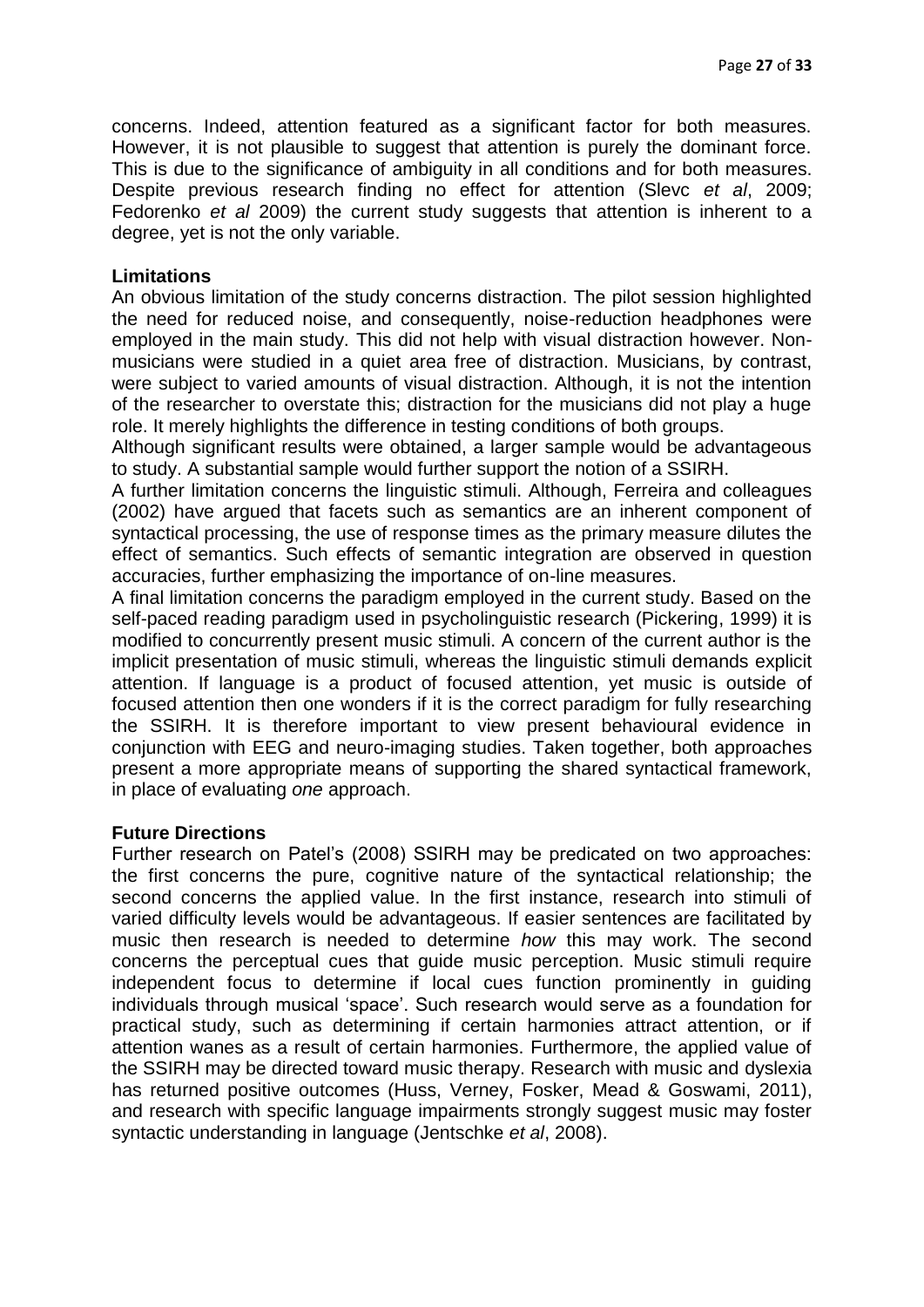In conclusion then, evidence from the present study suggests that music and language share a unique syntactical relationship; this relationship may be advantageous if music does indeed facilitate certain skills involving language. However, research is needed to examine this issue, particularly in an applied setting where music and language bear the hallmark of conferring possible learning benefits.

#### **References**

Anvari, S. H., Trainor, L. J., Woodside, J., & Levy, B. A. (2002). Relations among musical skills, phonological processing and early reading ability in preschool children. *Journal of Experimental Child Psychology*, *83,* 111-130.

Bella, S. D., & Peretz, I. (1999). Music agnosias: Selective impairments of music recognition after brain damage. *Journal of New Music Research, 28*, 209-216.

Bennet, A., & Bennet, D. (2008). The human knowledge system: Music and Brain coherence. *The Journal of Information and knowledge management systems, 38*(3), 1-21.

Bigand, E., & Poulin-Charronnat, B. (2006). Are we "experienced listeners"? A review of the musical capacities that do not depend on formal musical training. *Cognition, 100*, 100-130.

Brattico, E., Tervaniemi, M., Näätänen, R., & Peretz, I. (2006). Musical scale properties are automatically processed in the human auditory cortex. *Brain Research, 1117*, 162-174.

Burman, D. D., & Booth, J. R. (2008). Music rehearsal increases the perceptual span for notation. *Music Perception, 26*(4), 303-320.

Caplan, D., & Waters, G. S. (1999). Verbal working memory and sentence comprehension. *Behavioural and Brain Sciences, 22*, 77-126.

Clifton. C., & Duffy, S. A. (2001). Sentence and text comprehension: Roles of linguistic structure. *Annual Review of Psychology, 52*, 167-196.

Curtis, M. E., & Bharucha, J. J. (2008). Memory and musical expectation for tones in cultural context. *Music Perception, 26*(4), 365-375.

Daltrozzo, J., & Schön, D. (2009). Is conceptual processing in music automatic? An electrophysical approach. Brain Research, 1270, 88-94.

Deutsch, D., Henthorn, T., & Dolson, M. (2004). Absolute pitch, speech and tone language: Some experiments and a proposed framework. *Music Perception, 21*, 339-356.

Elsness, J. (1984). That or zero? A look at the choice of object relative clauses connective in a corpus of American English. *English Studies, 65*, 519-533.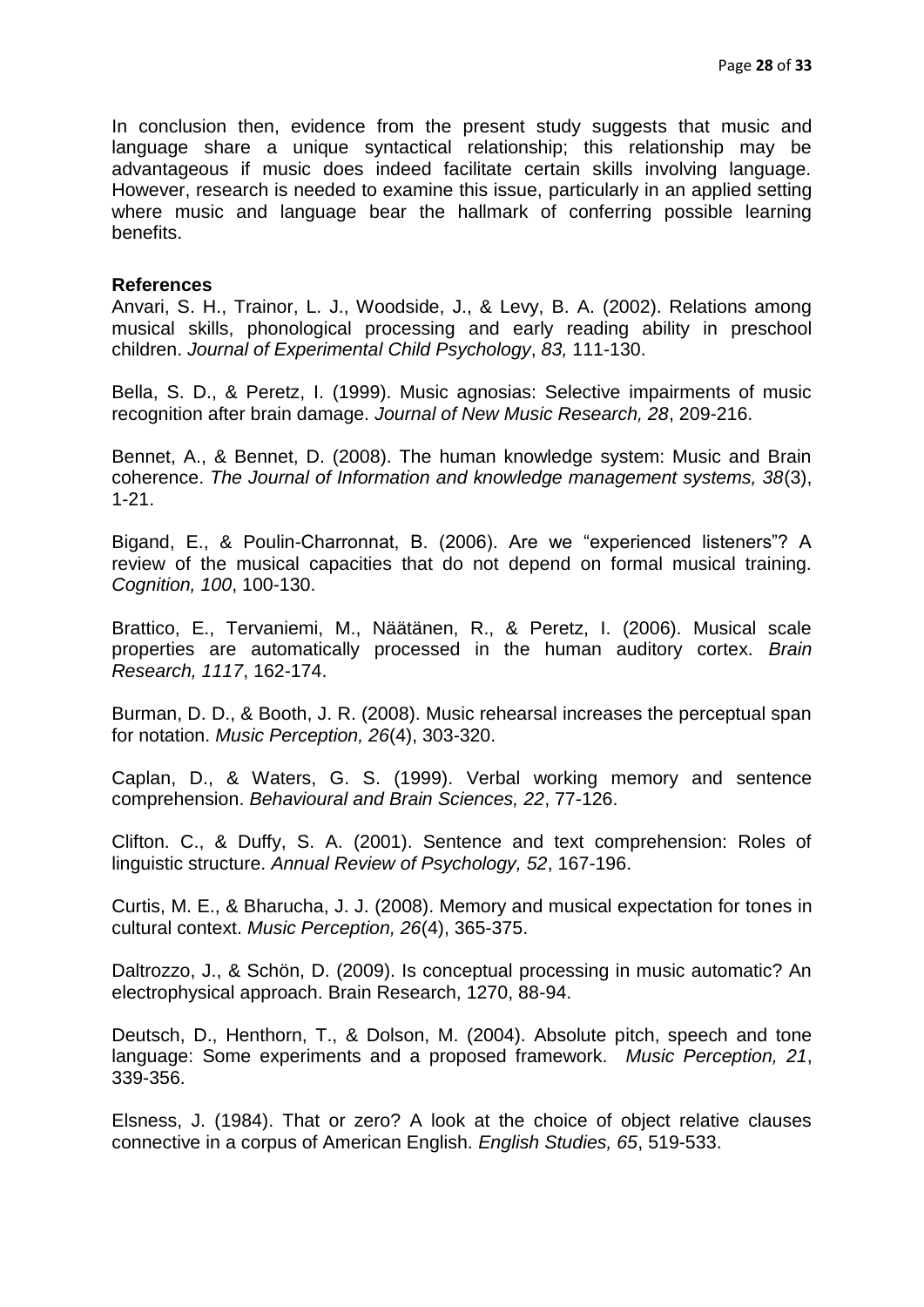Engelhardt, P. E., & Ferreira, F. (2010). Processing coordination ambiguity. *Language and Speech, 53*(4), 1-16.

Erickson, T. A., & Mattson, M. E. (1981). From words to meaning: A semantic illusion. *Journal of learning and verbal behaviour, 20*, 540-552.

Fedorenko, E., Gibson, E., & Rohde, D. (2006). The nature of working memory capacity in sentence comprehension: Evidence against domain-specific working memory resources. *Journal of Memory and Language, 54*, 541-553.

Fedorenko, E., Patel, A. D., Casasanto, D., Winawer, J., & Gibson, E. (2009). Structural integration in language and music: Evidence for a shared system. *Memory and Cognition, 37*(1), 1-9.

Ferreira, F. (2003). The misinterpretation of noncanonical sentences. *Cognitive Psychology, 47*, 164-203.

Ferreira, F., Christianson, K., & Hollingworth, A. (2001). Misrepresentations of garden-path sentences: Implications for models of sentence processing and reanalysis. *Journal of Psycholinguistic Research, 30*(1), 3-21.

Ferreira, F. Bailey, K. G. D., & Ferraro, V. (2002). Good-enough representations in language comprehension. *Current Directions in Psychological Science, 11*(1), 11-15.

Ferreira, F., & Patson, N. D. (2007). The good-enough approach to language comprehension. *Language and Linguistics Compass, 1*(1-2), 71-83.

Fodor, J. A. (1983). *Modularity of Mind: An essay on faculty psychology.* MIT Press: Cambridge, MA.

Forgeard, M., Winner, E., Norton, A., & Schlaug, G. (2008). Practising a musical instrument in childhood is associated with enhanced verbal ability and nonverbal reasoning. *Public Library of Science, 3*(10), 1-8.

Frazier, L. (1987). Sentence Processing: A tutorial review. In M. Coltheart (Ed.) Attention and Performance XII: The Psychology of Reading (pp.559-586). Lawrence Erlbaum Associates Ltd: Hove, UK.

Frazier, L., & Rayner, K. (1982). Making and correcting errors during speech comprehension: Eye movements in the analysis of structurally ambiguous sentences. *Cognitive Psychology, 14*, 178-210.

Garnsey, S. M., Pearlmutter, N. J., Myers, E., & Lotocky, M. A. (1997). The contributions of verb bias and plausibility to the comprehension of temporarily ambiguous sentences, *Journal of Memory and Language, 37*, 58-93.

Gibson, E. (2000). The dependency locality theory: A distance-based theory of linguistic complexity. In A. Marantaz, Y. Miyashita, & W. O"Neil (Eds.) *Image, Language, Brain* (pp. 95-126). MIT Press: Cambridge, MA.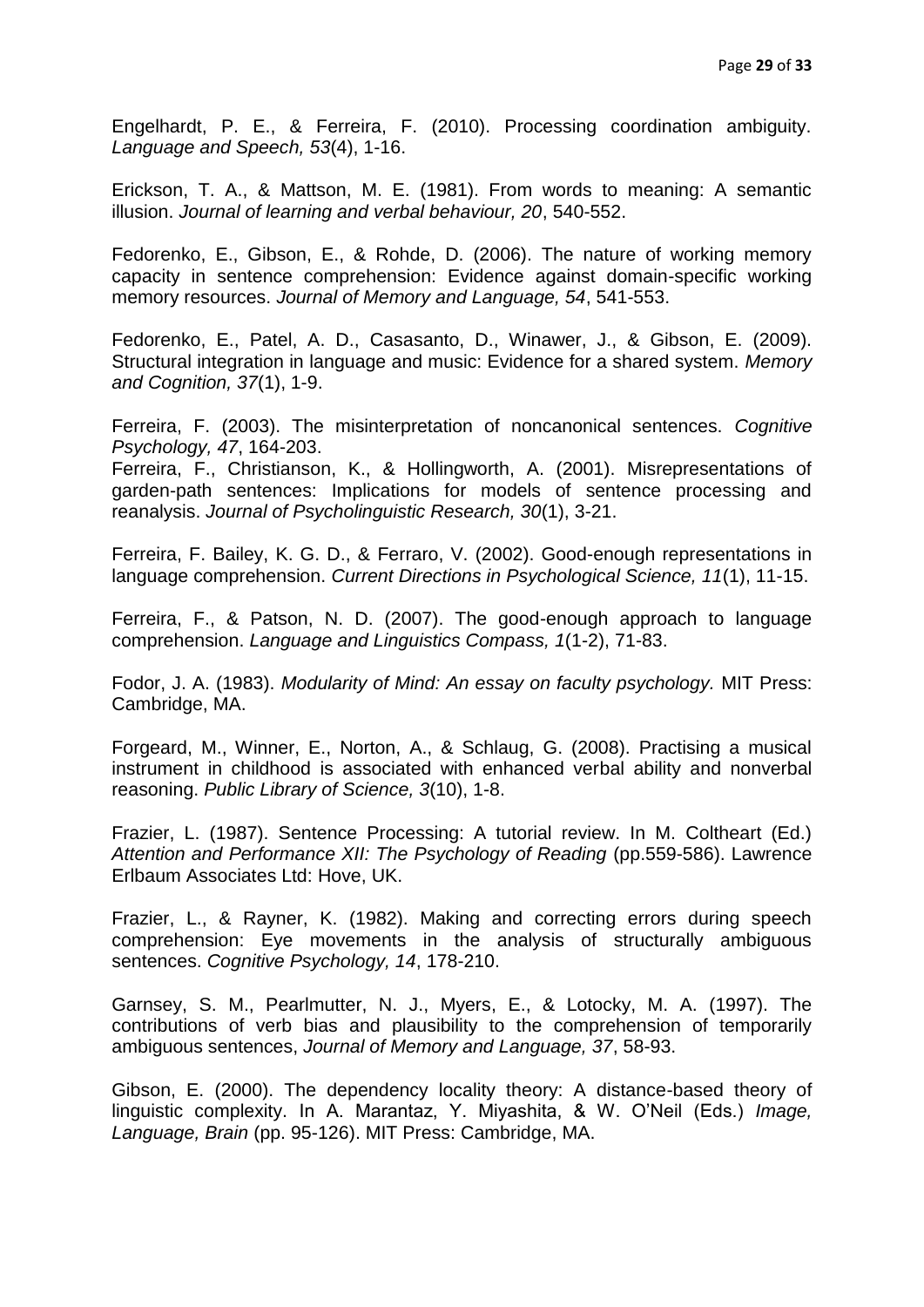Hannon, E. E. (2009). Perceiving speech rhythm in music: Listeners classify instrumental songs according to language of origin. *Cognition, 111*(3), 403-409.

Huss, M., Verney, J. P., Fosker, T., Mead, N., & Goswami, U. (2011). Music, rhythm, rise time perception and developmental dyslexia: Perception of musical meter predicts reading and phonology. *Cortex, 47*(6), 674-689.

Jentschke, S., & Koelsch, S. (2009). Musical training modulates the development of syntax processing in children. *Neuroimage, 47*(2), 735-744.

Jentschke, S., Koelsch, S., Sallat, S., & Friederici, A. D. (2008). Children with specific language impairment also show impairment of music-syntactic processing. *Journal of Cognitive Neuroscience, 20*(11), 1940-1951.

Jonaitis, E. M., Saffran, J. R. (2009). Learning harmony: The role of serial statistics. *Cognitive Science, 33*, 951-968.

Katsika, K. (2009). Exploring the minimal structure in prepositional phrase attachment ambiguities: Evidence from Greek. *Lingua, 119*, 1482-1500.

King, J., & Just, M. A. (1991). Individual differences in syntactic processing: The role of working memory. *Journal of Memory and Language, 30,* 580-602.

Koelsch, S., & Jentschke, S. (2008). Short-term effects of processing musical syntax: An ERP study. *Brain Research, 1212*, 55-62.

Kim, A., & Sikos, L. (2011). Conflict and surrender during sentence processing: An ERP study of syntax-semantics interaction. *Brain and Language*, *(in press).*

Koelsch, S., Gunter, T. C., Wittfoth, M., & Sammler, D. (2005). Interaction between syntax processing in language and in music: An ERP study. *Journal of Cognitive Neuroscience, 17*(10), 1565-1577.

Krishnan, A., Xu, Y., Gandour, J., & Cariani, P. (2005). Encoding of pitch in the human brainstem is sensitive to language experience. *Cognitive Brain Research, 25*, 161-168.

Krumhansl, C. L., & Kessler, E, J. (1982). Tracing the dynamic changes in perceived tonal organization in a spatial representation of musical keys. *Psychological review, 89*, 334-368.

Loui, P., & Wessel, D. L. (2007). Harmonic expectation and affect in Western music: Effects of attention and training. *Perception & Psychophysics, 69*(7), 1084-1092.

Loui, P., Wessel, D.L., & Kam, C. L. H. (2010). Humans rapidly learn grammatical structure in new musical scale. *Music Perception, 27*(5), 377-388.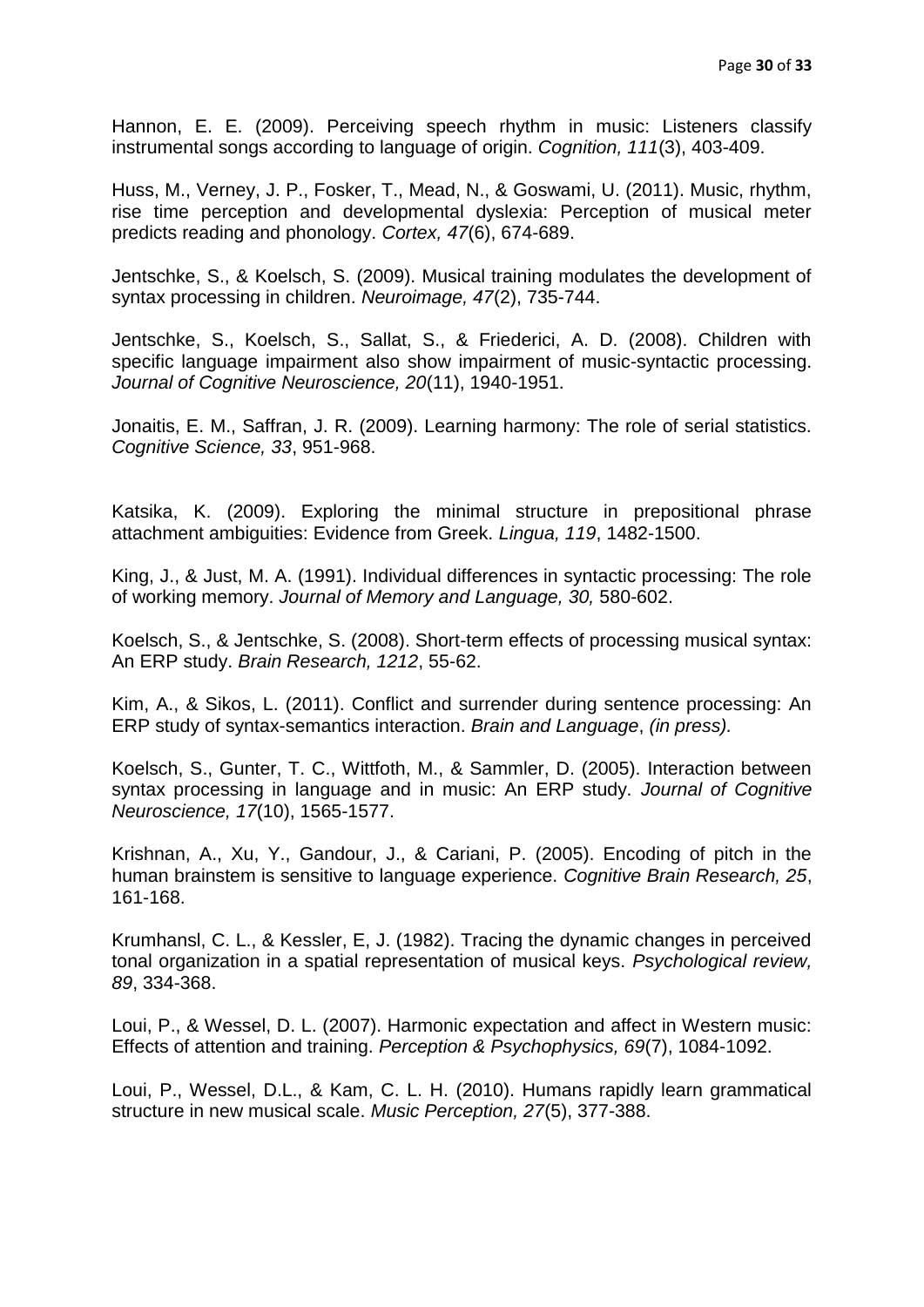Matsunaga, R., & Abe, J. (2007). Incremental process of musical key identification. In D. S. McNamara & J. G. Trafton (Eds.) *Proceedings of the 29th Annual Cognitive Science Society* (pp.1277-1282). Cognitive Science Society: Austin, Texas.

Masataka, N. (2009). The origins of language and the evolution of music: A comparative perspective. *Physics of Life Reviews, 6*, 11-22.

McDermott, J. H., & Oxenham, A. J. (2008). Music perception, pitch and the auditory system. *Current Opinion in Neurobiology*, *18*, 1-12.

Mitchell, D. C. (1987). Lexical guidance in human parsing: Locus and processing characteristics. In M. Coltheart (Ed.) *Attention and Performance XII: The Psychology of Reading* (pp.601-618). Lawrence Erlbaum Associates Ltd.: Hove, UK.

Muter, V., & Diethelm, K. (2001). The contribution of phonological skills and letter knowledge to early reading development in a multilingual population. *Language learning, 51*(2), 187-219.

Patel, A. D. (2003). Language, Music, Syntax and the brain. Nature Neuroscience, 6(7), 674-681.

Patel, A. D. (2008). *Music, Language and the Brain*. Oxford University Press: New York.

Patel, A. D., & Daniele, J. R. (2003). An empirical comparison of rhythm in language and music. *Cognition, 87*(1), B35-B45.

Patel, A. D., Gibson, E., Ratner, J., Besson, M., & Holcomb, P. J. (1998). Processing syntactic relations in language and music: An event-related potential study. *Journal of Cognitive Neuroscience,10*(6), 717-733.

Patel, A. D., & Iversen, J. R. (2007). The linguistic benefits if musical abilities. *Trends in Cognitive Sciences, 11*(9), 369-372.

Peretz, I., Gagnon, L., & Bouchard, B. (1998). Music and emotion: perceptual determinants, immediacy, and isolation after brain damage. *Cognition, 68*, 111-141.

Peretz, I., Gosselin, N., Tillmann, B., Cuddy, L. L., Gagnon, B., & Trimmer, C. G. et al. (2008). On-line identification of congenital amusia. *Music Perception, 25*(4), 331- 343.

Pickering , M. (1999). Sentence Comprehension. In S. Garrod & M. Pickering (Eds.) *Language Processing* (pp. 123-153). Psychology Press: Hove, UK.

Pinker, S. (1994). *The language Instinct*. Penguin Books: London.

Rüsseler, J., Altenmüller, E., Nager, W., Kohlmetz, C., & Münte, T. F. (2001). Eventrelated brain potentials to sound omissions differ in musicians and non-musicians. *Neuroscience Letters, 308*, 33-36.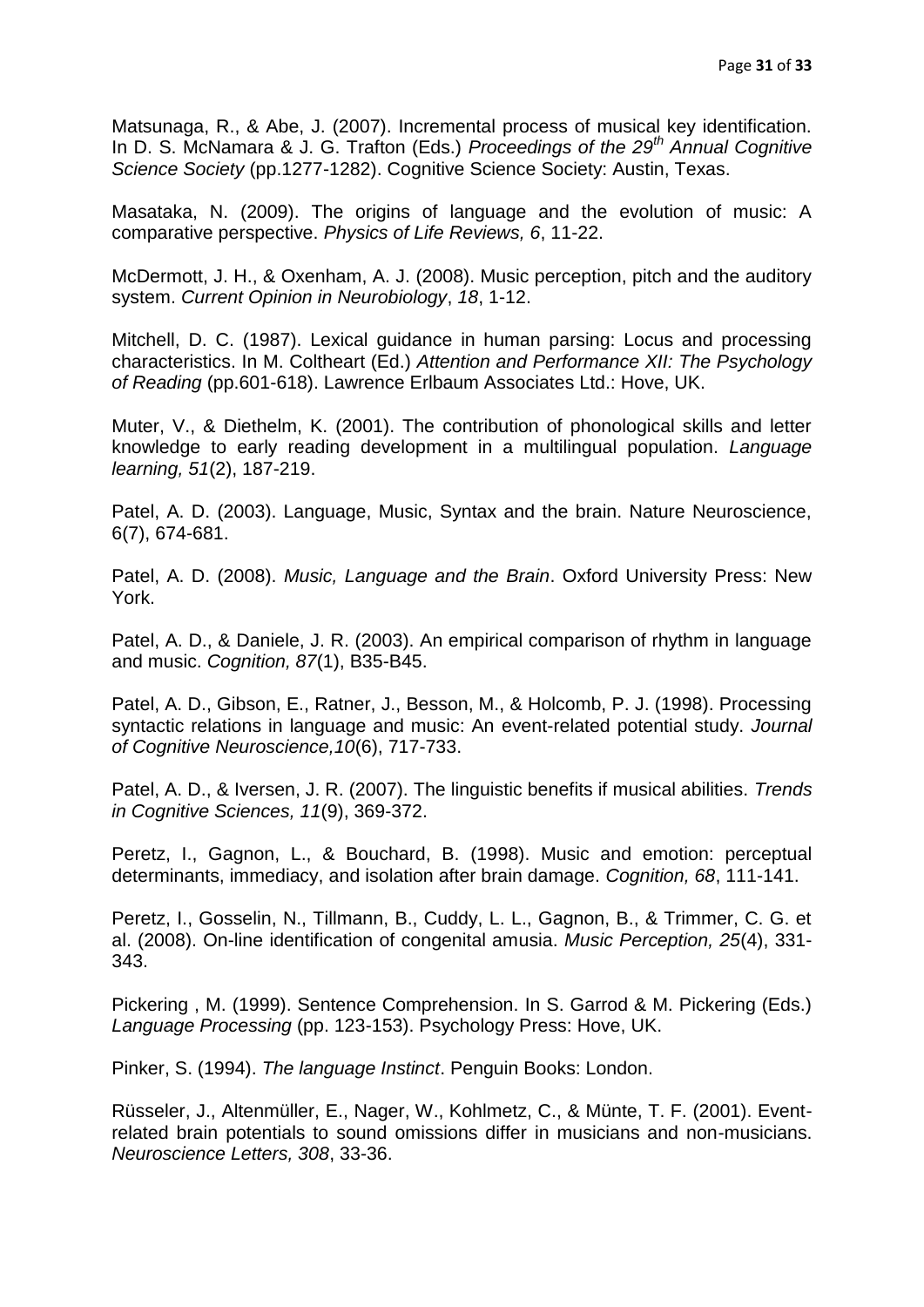Sammler, D., Koelsch, S., Ball, T., Brandt, A., Elger, C. E., & Friederici, A. D. *et al.* (2009). Overlap of musical and linguistic syntax processing: Intracranial ERP evidence. *Annals of the New York Academy of Sciences, 1169*, 494-498.

Seppänen, M., Brattico, E., & Tervaniemi ,M. (2007). Practise strategies of musicians modulate neural processing and the learning of sound-patterns. *Neurobiology of Learning and Memory, 87*, 236-247.

Slevc, L. R., Rosenberg, J. C., & Patel, A. D. (2009). Making psycholinguistics musical: Self-paced reading time evidence for shared processing of linguistic and musical syntax. *Psychonomic Bulletin and Review, 16*(2), 374-381.

Steinbeis. N., & Koelsch, S. (2008). Shared neural resources between music and language indicate semantic processing of musical tension-resolution patterns. *Cerebral Cortex, 18*, 1169-1178.

Strait, D. L., Kraus, N., Parbery-Clark, A., & Ashley, R. (2010). Musical experience shapes top-down auditory mechanisms: Evidence from masking and auditory attention performance. *Hearing Research, 261*, 22-29.

Tallal, P., & Gaab, N. (2006). Dynamic auditory processing, musical experience and language development. *Trends in Neurosciences, 29*(7), 382-390.

Tillmann, B. (2008). Music cognition: Learning, Perception, Expectations. In R. Kronland-Martinet, S. Ystad & K. Jensen (Eds.) *Computer Modelling and Retrieval* (pp. 11-13). Sense of Sounds – Lecture Notes in Computer Science, 4969. Springer: Berlin, Heidelberg.

Tillmann, B., & Bigand, E. (2002). A comparative review of priming effects in language and music. In P. McKevitt, S. O"Nuallain, & C. Mulvihill (Eds.) *Language, Vision and Music* (pp.231-240). John Benjamins: Amsterdam, Philadelphia.

Tillmann, B., Janata, P., Birk, J., & Bharucha, J. J. (2003). The costs and benefits of tonal centers for chord processing. *Journal of Experimental Psychology: Human perception and performance, 29*(2), 470-482.

Tillmann, B., Justus, T., & Bigand, E. (2008). Cerebellar patients demonstrate preserved implicit knowledge of association strengths in musical sequences. Brain and Cognition, 66, 161-167.

Traxler, M. J., & Pickering, M. J. (1996). Case-marking in the parsing of complement sentences: Evidence from eye movements. *The Quarterly Journal of Experimental Psychology, 49A*(4), 991-1004.

Trueswell, J. C., Tanenhaus, M. K., & Garnsey, S. M. (1994). Semantic influences on parsing: Use of thematic role information in syntactic disambiguation. *Journal of Memory and Language, 33*, 285-318.

Van Zuijen, T. L., Sussman, E., Winlker, I., Näätänen, R., & Tervaniemi, M. (2005). Auditory organization of sound sequences by a temporal or numerical regularity – A